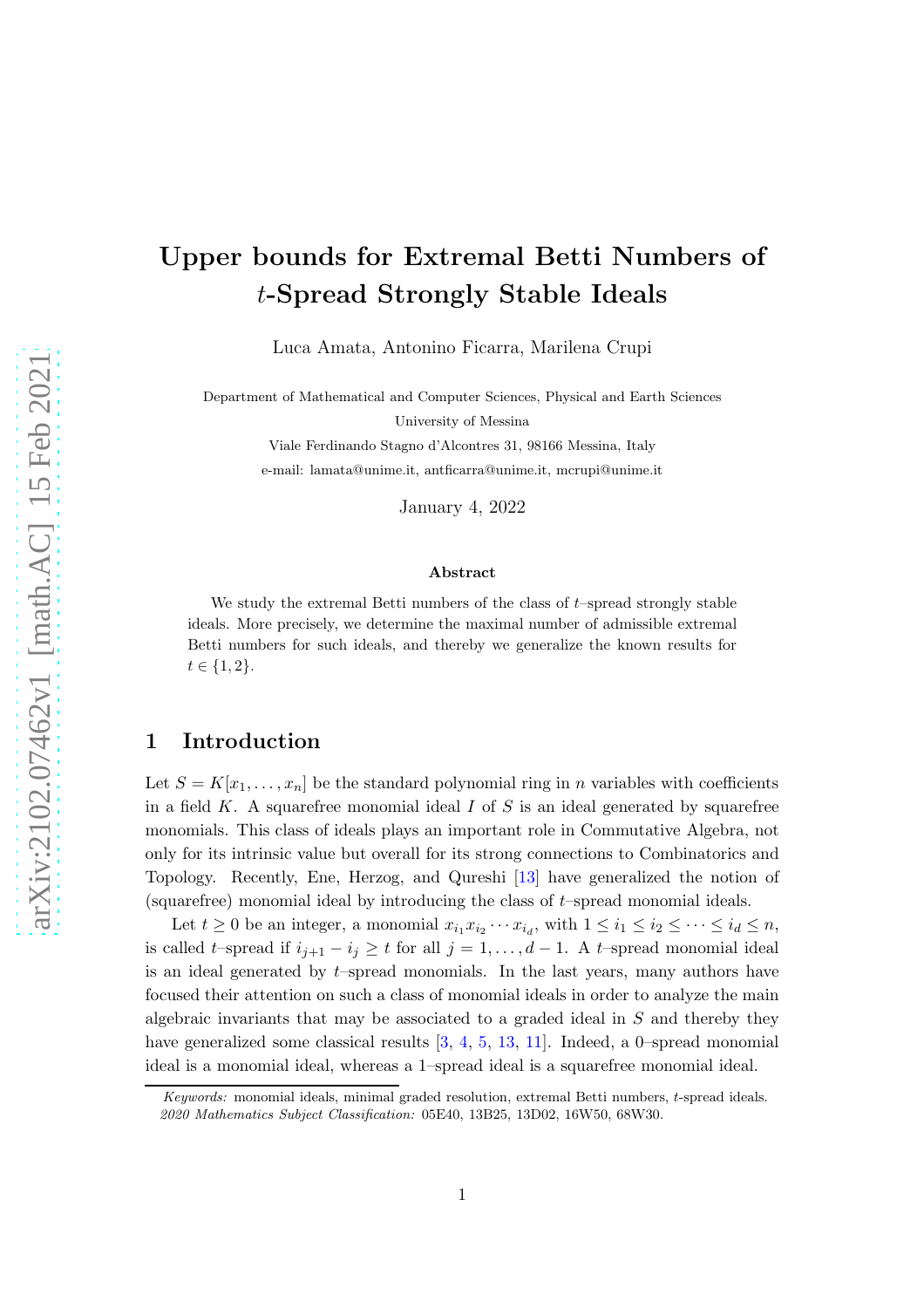Hence, one can guess that many results on classes of ordinary (squarefree) monomial ideals may continue to be true for classes of t–spread monomial ideals.

Among all the algebraic invariants of a graded ideal I of S, the role of the graded Betti numbers is unquestionable. An important subset of the graded Betti numbers of I consists of the *extremal Betti numbers* (Definition [2.3\)](#page-3-0) introduced in [\[7\]](#page-22-5) as a refinement of the Castelnuovo-Mumford regularity and the projective dimension of the ideal I. Many characterizations of these graded Betti numbers for classes of monomial ideals can be found in  $[16, 8, 9, 10, 1, 2, 3]$  $[16, 8, 9, 10, 1, 2, 3]$  $[16, 8, 9, 10, 1, 2, 3]$  $[16, 8, 9, 10, 1, 2, 3]$  $[16, 8, 9, 10, 1, 2, 3]$  $[16, 8, 9, 10, 1, 2, 3]$  $[16, 8, 9, 10, 1, 2, 3]$  $[16, 8, 9, 10, 1, 2, 3]$  $[16, 8, 9, 10, 1, 2, 3]$  $[16, 8, 9, 10, 1, 2, 3]$  $[16, 8, 9, 10, 1, 2, 3]$  $[16, 8, 9, 10, 1, 2, 3]$  and in the references therein.

Our aim is to solve the following problem.

<span id="page-1-0"></span>**Problem 1** Given two positive integers t and n, let  $S_{t,n}$  be the set of all t–spread strongly stable ideals in  $S = K[x_1, \ldots, x_n]$ . What is the maximal number of extremal Betti numbers allowed for an ideal in  $S_{t,n}$ ?

In [\[2\]](#page-22-10), the authors determined the maximal number of such graded Betti numbers for a 1–spread strongly stable ideal, whereas in [\[3\]](#page-22-1), the same authors computed the maximal number of extremal Betti numbers of a 2–spread strongly stable ideal of initial degree 2, where for the initial degree of a graded ideal  $I$  of  $S$ , denoted by indeg $I$ , we mean the minimum j such that  $I_j \neq 0$  ( $I_j$  is the K-vector space spanned by the homogeneous elements of  $I$  of degree  $j$ ). The problem of determining such number for  $t > 2$  is still open. In this paper, we are able to generalize the results in [\[2,](#page-22-10) [3\]](#page-22-1) giving a positive answer to Problem [1.](#page-1-0) We determine the maximal number of extremal Betti numbers of a t–spread strongly stable ideal of initial degree  $\geq 2$ , for all integers  $t \geq 2$ .

The plan of the paper is the following. Section [2](#page-1-1) contains some preliminary material that will be used through the paper. In Section [3,](#page-4-0) we construct a suitable set of  $t$ spread monomials of S (Subsections  $3.1.1$  $3.1.1$  $3.1.1$ ,  $3.1.2$ ) which allow us to solve Problem 1. We provide some examples illustrating our techniques. In Section [4,](#page-15-0) we prove our main result (Theorem [4.1\)](#page-15-1). It establishes what is the maximum number of extremal Betti numbers of a t–spread strongly stable ideal  $I$  of  $S$  of initial degree 2. As a consequence of this theorem we obtain the results stated in [\[2\]](#page-22-10) and [\[3\]](#page-22-1) for  $t = 1, 2$ , respectively. In Section [5,](#page-17-0) an analogous result of Theorem [4.1](#page-15-1) is stated (Theorem [5.1\)](#page-17-1). Such result is true when the initial degree of t–spread strongly stable ideal  $I$  of  $S$  is greater than 2. Finally, Section [6](#page-21-0) contains our conclusions and perspectives. Almost all the examples in the paper have been verified with specific packages of *Macaulay2* [\[14\]](#page-22-11) some of which developed by the authors of the paper.

## <span id="page-1-1"></span>2 Preliminaries

Let  $S = K[x_1, \ldots, x_n]$  be the standard polynomial ring in n variables with coefficients in K. S is an N–graded ring where deg  $x_i = 1$ , for all  $i = 1, ..., n$ . A monomial ideal I of S is an ideal generated by monomials. By  $G(I)$  we denote the unique minimal set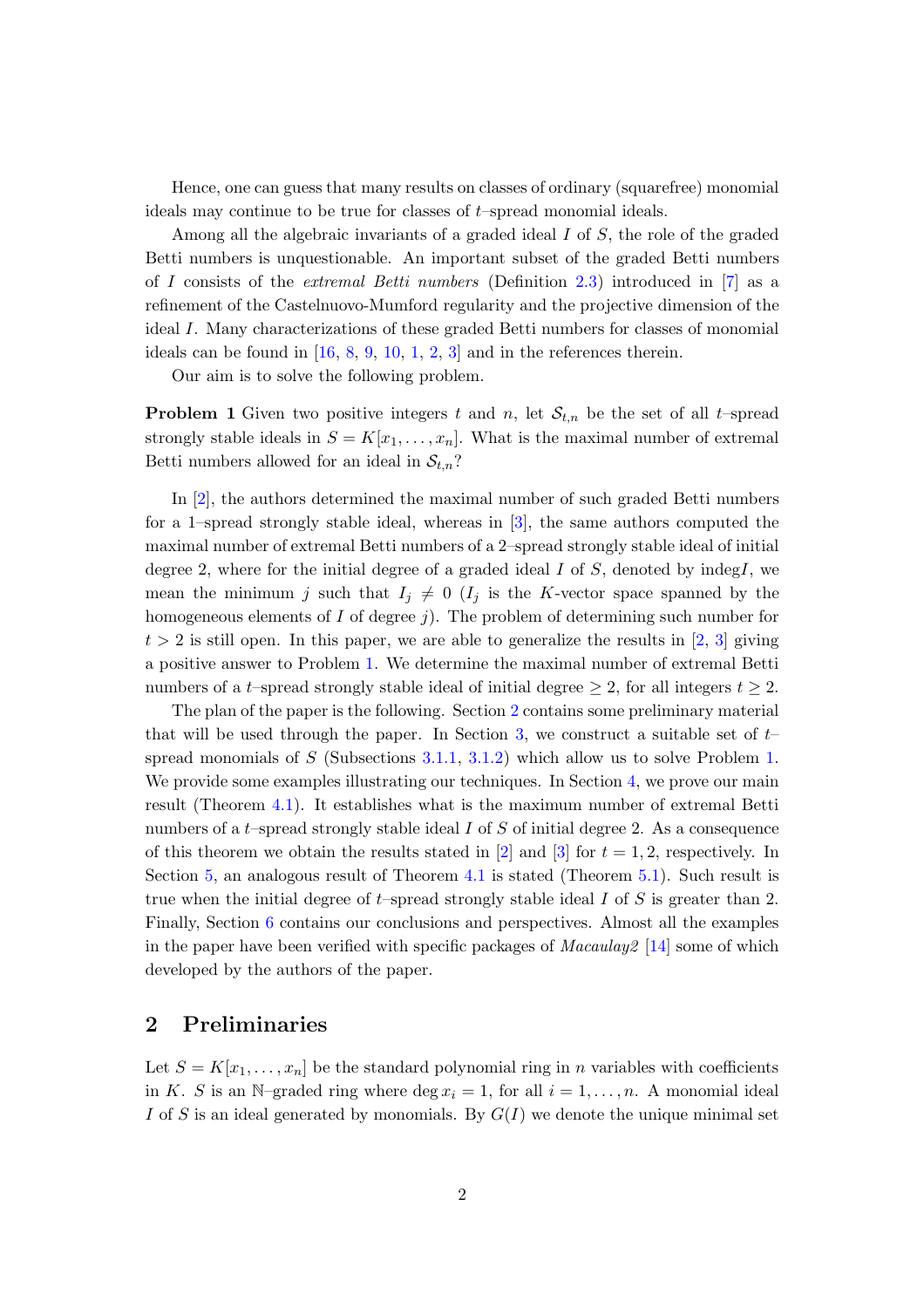of monomial generators of I. For a monomial  $u \in S$ ,  $u \neq 1$ , we set

$$
supp(u) = \{i : x_i \text{ divides } u\},\
$$

and write

$$
\max(u) = \max\left\{i : i \in \text{supp}(u)\right\}, \ \min(u) = \min\left\{i : i \in \text{supp}(u)\right\}.
$$

Moreover, we set  $\max(1) = \min(1) = 0$ .

**Definition 2.1** Let  $t \ge 0$  be an integer. A monomial  $x_{i_1} x_{i_2} \cdots x_{i_d}$  with  $1 \le i_1 \le i_2 \le$  $\cdots \leq i_d \leq n$  is called t–spread, if  $i_{j+1}-i_j \geq t$ , for all  $j=1,\ldots,d-1$ . A monomial ideal I of S is called a t–spread monomial ideal, if it is generated by t–spread monomials.

For instance,  $x_1x_3x_6 \in K[x_1, x_2, x_3, x_4, x_6]$  is a 2-spread monomial, but not a 3spread monomial. Every monomial is 0–spread and every monomial ideal is a 0–spread monomial ideal. A squarefree monomial is a 1–spread monomial and a squarefree monomial ideal is a 1–spread monomial ideal. If  $t \geq 1$ , then every t–spread monomial is a squarefree monomial.

**Definition 2.2** A t–spread monomial ideal I of S is called t–spread stable, if for all t–spread monomials  $u \in I$  and for all  $i < max(u)$  such that  $x_i(u/x_{max(u)})$  is a t–spread monomial, it follows that  $x_i(u/x_{\max(u)}) \in I$ . The ideal I is called t-spread strongly stable, if for all t–spread monomials  $u \in I$ , all  $j \in \text{supp}(u)$  and all  $i < j$  such that  $x_i(u/x_j)$  is t–spread, it follows that  $x_i(u/x_j) \in I$ .

Let  $u_1, \ldots, u_r$  be t–spread monomials of S. The unique t–spread strongly stable ideal containing  $u_1, \ldots, u_r$  will be denoted by  $B_t(u_1, \ldots, u_r)$  [\[13\]](#page-22-0). The monomials  $u_1, \ldots, u_r$  are called t–spread Borel generators, and  $B_t(u_1, \ldots, u_r)$  is called the finitely generated t–spread Borel ideal.

Let us denote by  $M_{n,d,t}$  the set of all t–spread monomials of degree d in  $S =$  $K[x_1, \ldots, x_n]$ . From [\[13,](#page-22-0) Theorem 2.3], the cardinality of  $M_{n,d,t}$  is given by

$$
|M_{n,d,t}| = \binom{n - (d-1)(t-1)}{d}.
$$

Let  $t \geq 1$ . We endow the set  $M_{n,d,t}$  with the *squarefree lexicographic order*,  $\geq_{\text{slex}}$ [\[6\]](#page-22-12). More precisely, let  $u = x_{i_1} x_{i_2} \cdots x_{i_d}$  and  $v = x_{j_1} x_{j_2} \cdots x_{j_d}$ , be t-spread monomials of degree d, with  $1 \leq i_1 < i_2 < \cdots < i_d \leq n$ ,  $1 \leq j_1 < j_2 < \cdots < j_d \leq n$ , then  $u >_{\text{slex}} v$ if  $i_1 = j_1, \ldots, i_{s-1} = j_{s-1}$  and  $i_s < j_s$ , for some  $1 \le s \le d$ .

It's easy to verify that if u is a t–spread monomial of S, then for all  $v \in B_t(u)$  we have  $v \geq_{\text{slex}} u$ .

Note that the existence of a t-spread monomial of degree d in  $S$  implies that  $n \geq (d-1)t+1$ . Indeed, the monomial  $x_1x_{1+t}x_{1+2t}\cdots x_{(d-1)t+1}$  is the greatest tspread monomial of  $M_{n,d,t}$ , with respect to  $>_{\text{slex}}$ .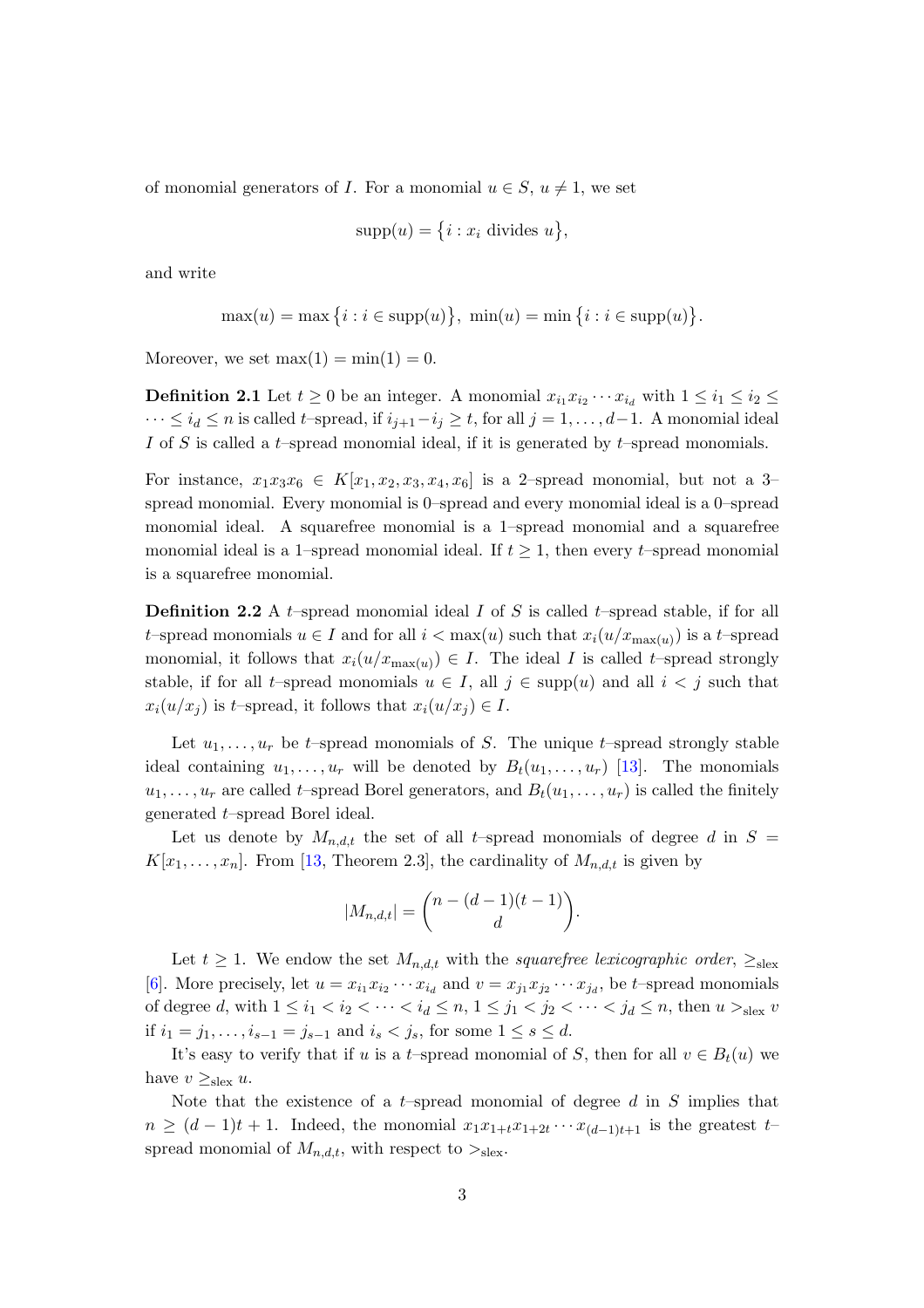Let T be a not empty subset of  $M_{n,d,t}$ . We denote by max T (min T, respectively) the maximal (minimum, respectively) monomial  $w \in T$ , with respect to  $>_{\text{slex}}$ .

From now on, we assume that  $M_{n,d,t}$   $(t \geq 1)$  is endowed by the *squarefree lexicographic order*.

Furthermore, we define the  $t$ -shadow of  $T$ 

$$
\begin{aligned} \text{Shad}_t(T) &= \left\{ x_i w : w \in T, i = 1, \dots, n \right\} \cap M_{n,d+1,t} \\ &= \left\{ x_i w : w \in T \text{ and } x_i w \text{ is } t \text{-spread monomial, } i = 1, \dots, n \right\}. \end{aligned}
$$

The set  $\text{Shad}_t(T)$  could be empty. We define  $\text{Shad}_t^1(T) = \text{Shad}_t(T)$  and  $\text{Shad}_t^n(T) =$ Shad<sub>t</sub>(Shad<sup>n-1</sup>(T)) for all  $n \geq 2$ , by induction.

If  $I$  is a t-spread strongly stable ideal, then the graded Betti numbers of  $I$  can be computed by [\[13,](#page-22-0) Corollary 1.12]

$$
\beta_{k,k+\ell}(I) = \sum_{u \in G(I)_\ell} \binom{\max(u) - t(\ell-1) - 1}{k}.
$$
 (1)

Such a formula returns the Eliahou–Kervaire formula [\[12\]](#page-22-13) for (strongly) stable ideals whenever  $t = 0$  and the Aramova–Herzog–Hibi formula [\[6,](#page-22-12) [15\]](#page-23-1) for squarefree (strongly) stable ideals whenever  $t = 1$ .

<span id="page-3-0"></span>**Definition 2.3** ([\[7\]](#page-22-5)) A graded Betti number  $\beta_{k,k+\ell}(I) \neq 0$  is called extremal if  $\beta_{i,i+j}(I)$  = 0 for all  $i \geq k, j \geq \ell, (i, j) \neq (k, \ell)$ .

The pair  $(k, \ell)$  is called a corner of I.

If  $(k_1, \ell_1), \ldots, (k_r, \ell_r)$   $(n - 1 \ge k_1 > k_2 > \cdots > k_r \ge 1, 1 \le \ell_1 < \ell_2 < \cdots < \ell_r)$  are the corners of a graded ideal  $I$  of  $S$ , the set

$$
Conn(I) = \{(k_1, \ell_1), (k_2, \ell_2), \ldots, (k_r, \ell_r)\}
$$

is called the corner sequence of  $I$  [\[8\]](#page-22-6); whereas the r-uple

$$
a(I) = (\beta_{k_1,k_1+\ell_1}(I), \beta_{k_2,k_2+\ell_2}(I), \ldots, \beta_{k_r,k_r+\ell_r}(I))
$$

is called the corner values sequence of  $I$  [\[8\]](#page-22-6).

We conclude this section by quoting two results from  $[3]$ .

<span id="page-3-1"></span>Characterization 2.4 ([\[3,](#page-22-1) Theorem 1]) *Let* I *be a* t*–spread strongly stable ideal of* S*. The following conditions are equivalent:*

- (a)  $\beta_{k,k+\ell}(I)$  *is extremal*;
- (b)  $k + t(\ell 1) + 1 = \max\{\max(u) : u \in G(I)_{\ell}\}\$  *and*  $\max(u) < k + t(j 1) + 1$ *, for all*  $j > \ell$  *and for all*  $u \in G(I)_j$ .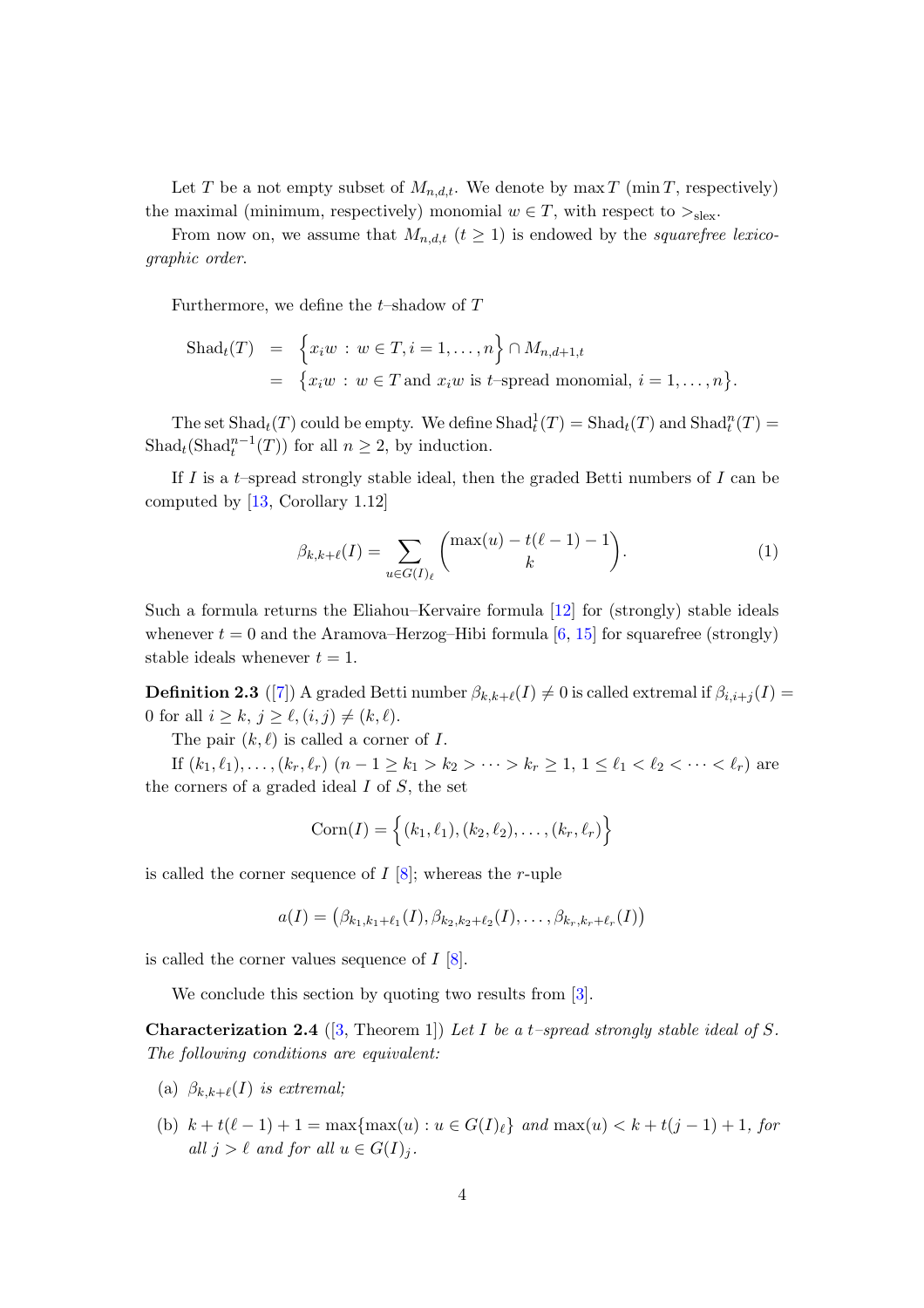Corollary 2.5 ([\[3,](#page-22-1) Corollary 2]) *Let* I *be a* t*–spread strongly stable ideal of* S *and let*  $\beta_{k,k+\ell}(I)$  *be an extremal Betti number of I. Then* 

$$
\beta_{k,k+\ell}(I) = \left| \left\{ u \in G(I)_{\ell} : \max(u) = k + t(\ell - 1) + 1 \right\} \right|.
$$

## <span id="page-4-0"></span>3 Corners of t–Spread Strongly Stable Ideals of initial degree 2

In this Section, if  $S = K[x_1, \ldots, x_n]$ , we manage some suitable t–spread monomials of S in order to examine the behavior of the corners of a  $t$ –spread strongly stable ideal of S of initial degree 2.

Let us denote by  $S_{t,n}$  the set of all t–spread strongly stable ideals in S and by  $S_{t,n,1}$ the set of all  $I \in \mathcal{S}_{t,n}$  for which the value of every extremal Betti number equals 1, *i.e.*, all the entries of the corner values sequence  $a(I)$  are equal to 1:

$$
\mathcal{S}_{t,n,1} = \Big\{ I \in \mathcal{S}_{t,n} : a(I) = 1 = (1,1,\ldots,1) \Big\}.
$$

Our goal is to determine the greatest admissible number of corners for an ideal of initial degree 2 in  $S_{t,n,1}$ .

The starting point of our work has been the analysis of several examples  $(t = 2, 3, ...)$ 4, 5) using the computer algebra system *Macaulay2*. In each of these cases, we have fixed two positive integers n and  $\ell_1$ , and using techniques similar to those in [\[2\]](#page-22-10) and [\[3\]](#page-22-1), we have determined the maximum number of admissible corners of a  $t$ –spread strongly stable ideal I of a polynomial ring in n variables and such that indegI =  $\ell_1$ . Then, all the data obtained have been collected in some tables to analyze how the maximum number of corners varied with respect to the parameters (see for instance, Table [1](#page-4-1) and Table [2\)](#page-5-0).

| $t=2$    |                  | $\boldsymbol{n}$ |    |                |                |                |               |                |                |                |                |                |                |                |                |                |                |                |
|----------|------------------|------------------|----|----------------|----------------|----------------|---------------|----------------|----------------|----------------|----------------|----------------|----------------|----------------|----------------|----------------|----------------|----------------|
|          |                  | 4                | 5  | 6              | 7              | 8              | 9             | 10             | 11             | 12             | 13             | $\overline{4}$ | 15             | 16             | 17             | 18             | 19             | 20             |
|          | $\bf{2}$         |                  | л. | $\overline{2}$ | $\overline{2}$ | $\overline{2}$ | 3             | 3              | 4              | 4              | 5              | 5              | 6              | 6              | 7              | 7              | 8              | 8              |
| $\ell_1$ | 3                |                  |    |                | ┸              | $\overline{2}$ | $\Omega$<br>∠ | 3              | 3              | 4              | 4              | 5              | 5              | 6              | 6              | 7              | 7              | 8              |
|          | $\boldsymbol{4}$ |                  |    |                |                |                |               | $\overline{2}$ | $\overline{2}$ | 3              | 3              | 4              | 4              | 5              | 5              | 6              | 6              | 7              |
|          | 5                |                  |    |                |                |                |               |                |                | $\overline{2}$ | $\overline{2}$ | 3              | 3              | 4              | 4              | 5              | 5              | 6              |
|          | 6                |                  |    |                |                |                |               |                |                |                |                | $\overline{2}$ | $\overline{2}$ | 3              | 3              | 4              | 4              | 5              |
|          | 7                |                  |    |                |                |                |               |                |                |                |                |                | ┸              | $\overline{2}$ | $\overline{2}$ | 3              | 3              | 4              |
|          | 8                |                  |    |                |                |                |               |                |                |                |                |                |                |                | ┸              | $\overline{2}$ | $\overline{2}$ | 3              |
|          | 9                |                  |    |                |                |                |               |                |                |                |                |                |                |                |                |                | ┸              | $\overline{2}$ |
|          | 10               |                  |    |                |                |                |               |                |                |                |                |                |                |                |                |                |                |                |

<span id="page-4-1"></span>Table 1: Maximum number of corners of 2–spread strongly stable ideals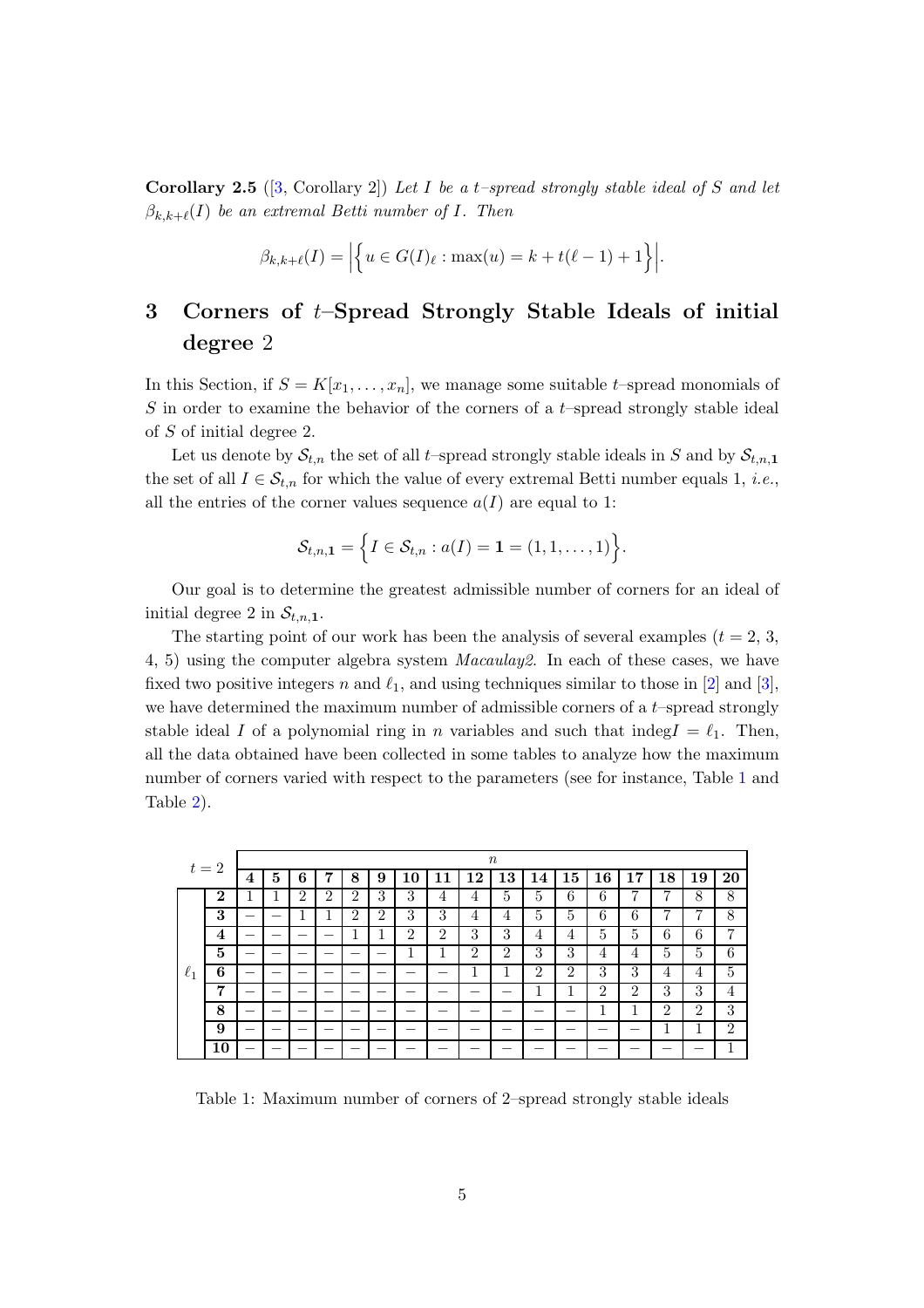| $t=3$    |                |                         | $\boldsymbol{n}$ |   |   |   |                |                |                |                |    |         |        |         |        |              |              |              |
|----------|----------------|-------------------------|------------------|---|---|---|----------------|----------------|----------------|----------------|----|---------|--------|---------|--------|--------------|--------------|--------------|
|          |                | $\overline{\mathbf{4}}$ | 5                | 6 | 7 | 8 | 9              | 10             |                | 12             | 13 | 14      | 15     | 16      | . 7    | 18           | 19           | 20           |
|          | റ              |                         |                  |   |   | റ | $\overline{2}$ | $\overline{2}$ | $\overline{2}$ | 3              | 3  | 3       | 4      | 4       | 4      | <sub>6</sub> | $\mathbf{G}$ | $\mathbf{h}$ |
| $\ell_1$ | 3              |                         |                  |   |   |   |                |                | $\overline{2}$ | $\overline{2}$ | ച  | Q<br>۰J | 3      | 2<br>IJ | 4      | 4            | 4            |              |
|          | $\overline{4}$ |                         |                  |   |   |   |                |                |                |                |    | ٠,      | ച<br>∠ | 2       | 3      | 3            | 3            |              |
|          | 5              |                         |                  |   |   |   |                |                |                |                |    |         |        |         | റ<br>∠ | ച<br>∠       | ച            | ച            |
|          | 6              |                         |                  |   |   |   |                |                |                |                |    |         |        |         |        |              |              | റ            |
|          | $\overline{ }$ |                         |                  |   |   |   |                |                |                |                |    |         |        |         |        |              |              |              |

<span id="page-5-0"></span>Table 2: Maximum number of corners of 3-spread strongly stable ideals

Given  $\ell_1$  (the initial degree), the output of each table shows that the maximum number of admissible corners remains eventually unchanged for t consecutive values of  $n$  and then increases by 1. For this reason, we have estimated that it may be convenient to decompose n with respect to t by writing  $n = d + kt$  for suitable positive integers d and k.

For later use, recall that the floor function of a real number  $x$  is defined as follows:

$$
\lfloor x \rfloor = \max\{ n \in \mathbb{Z} : n \le x \}.
$$

<span id="page-5-2"></span>In particular, if  $-1 \leq x < 0$ ,  $\lfloor x \rfloor = -1$  and if  $0 \leq x < 1$ ,  $\lfloor x \rfloor = 0$ .

#### 3.1 Methodology and preliminary results

Let  $I \in \mathcal{S}_{t,n,1}$  such that indeg  $I = 2$ . We will verify that if one wants I to have the maximal number of extremal Betti numbers, then

- 
$$
G(I)_2 = B_t(x_1x_n)
$$
, and

-  $n = d + kt$  with  $k > 3$  and  $1 \leq d \leq t$ .

Claim. Set  $\omega_0 = x_1x_n$  and let  $G(I)_2 = B_t(x_1x_n)$ . There exist t–spread monomials  $\omega_1, \ldots, \omega_{k+\left\lfloor\frac{d-3}{t}\right\rfloor-1}$  such that

$$
\omega_j := \max\Big\{u \in M_{n,j+2,t} : u \notin \bigcup_{i=0}^{j-1} \text{Shad}_t^{j-i}(B_t(\omega_i)) \text{ and } \max(u) = n\Big\},\
$$

for  $j = 1, ..., k + \lfloor \frac{d-3}{t} \rfloor - 1$ .

One can observe that in order to determine  $\omega_j$ , it is sufficient to find the minimum v of Shad<sub>t</sub>( $B_t(\omega_{j-1})$ ). Then  $\omega_j$  will be the largest t–spread monomial of degree  $j+2$ with  $\max(\omega_j) = n$  following v in the squarefree lexicographic order (see also [\[2\]](#page-22-10)).

In order to prove the **Claim**, we need the next crucial lemma.

<span id="page-5-1"></span>**Lemma 3.1** Let n, t be two positive integers. Let  $u = x_{i_1} x_{i_2} \cdots x_{i_d}$ ,  $1 \leq i_1 < i_2 <$  $\cdots < i_d \leq n$  *be a t-spread monomial of*  $S = K[x_1, \ldots, x_n]$  *such that*  $\max(u) = n$ *. If*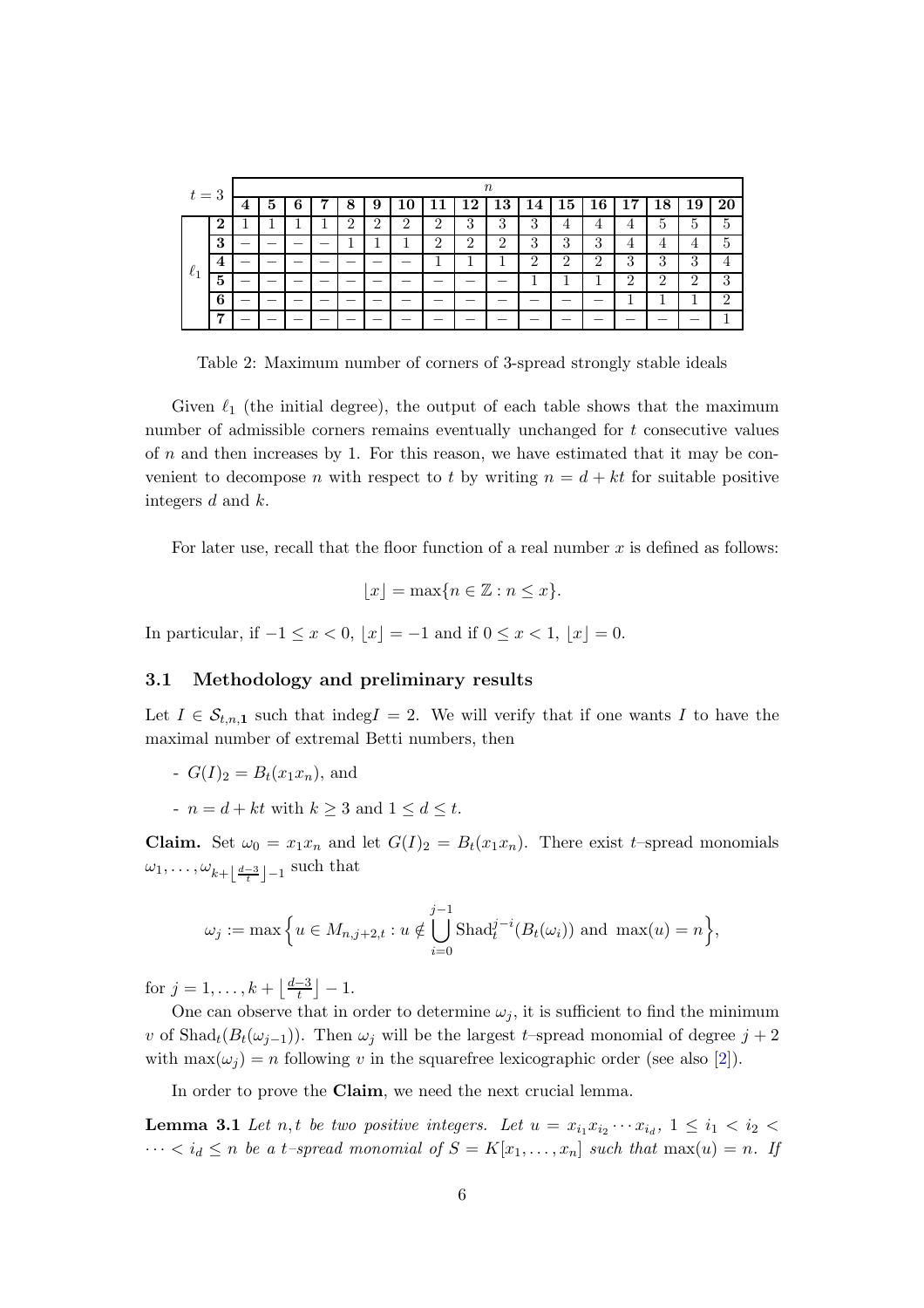$i_{j+1} - i_j = t$ , for all  $j = 1, \ldots, d-1$  then  $B_t(u)$  is the t-spread Veronese ideal of degree d. Otherwise, if  $p = \max\{j : i_{j+1} - i_j > t\}$ , then the largest t–spread monomial v of *degree* d of S with  $max(v) = n$  *following* u, with respect to  $>_{\text{slex}}$ , is

$$
v = x_{i_1} \cdots x_{i_{p-1}} x_{i_p+1} x_{i_p+1+t} \cdots x_{i_p+1+t(d-p-1)} x_n.
$$

**Proof.** If  $i_{j+1} - i_j = t$ , for all  $j = 1, \ldots, d-1$ , then  $u = x_{n-t(d-1)} \cdots x_{n-t} x_n$ . Hence, u is the smallest t–spread monomial of degree d with  $\max(u) = n$  and  $B_t(u)$  is generated by all t–spread monomials of degree d of S, *i.e.*,  $B_t(u)$  is the t–spread Veronese ideal of degree  $d$  [\[13\]](#page-22-0).

Now, suppose  $i_{j+1} - i_j > t$  for some j and let  $p = \max\{j : i_{j+1} - i_j > t\}$ . If  $w = x_{s_1} x_{s_2} \cdots x_{s_d}$  is a t-spread monomial of degree d with  $\max(w) = n$  and  $u >_{\text{slex}} w$ , then  $i_1 = s_1, \ldots, i_{j-1} = s_{j-1}$  and  $i_j < s_j$  for some index j.

It is *j* ≤ *p*. Indeed, if *j* > *p*, then  $i_{p+2} - i_{p+1} = \cdots = i_d - i_{d-1} = t$ . Hence,  $i_d - i_j = t(d - j), i_d = s_d = n, s_d - s_j \ge t(d - j),$  and  $i_j < s_j$ . Thus,

$$
t(d-j) \le s_d - s_j = i_d - s_j < i_d - i_j = t(d-j),
$$

and so  $t(d - j) < t(d - j)$ . This is absurd. Hence,  $j \leq p$ .

Therefore, setting

<span id="page-6-1"></span>
$$
v = x_{i_1} \cdots x_{i_{p-1}} x_{i_p+1} x_{i_p+1+t} \cdots x_{i_p+1+t(d-p-1)} x_n,
$$
\n<sup>(2)</sup>

one has

$$
u >_{\rm slex} v.
$$

Moreover, it is easy to verify that v is the monomial we are looking for.  $\Box$ 

Lemma [3.1](#page-5-1) will play a key role in getting the  $\omega_i$ 's in the claim. In order to simplify the notation, we set

$$
\Omega_j := \left\{ u \in M_{n,j+2,t} : u \notin \bigcup_{i=0}^{j-1} \text{Shad}_t^{j-i}(B_t(\omega_i)) \text{ and } \max(u) = n \right\}
$$

and so  $\omega_i := \max \Omega_i$ , for all j.

Next remark will be pivotal for the rest.

<span id="page-6-0"></span>**Remark 3.2** Let  $t \geq 2$ ,  $n = d + kt$ ,  $1 \leq d \leq t$  and  $k \in \{0, 1, 2\}$ .

- (i) If  $k = 0$ , then there is no t–spread monomial of degree two. Indeed, in such a case  $n = d < t + 1$ .
- (ii) If  $k = 1$ , then  $n = d + t$ . Hence,  $\omega_0 = x_1 x_{d+t}$  and  $\text{Shad}_t(B_t(\omega_0)) = \emptyset$ .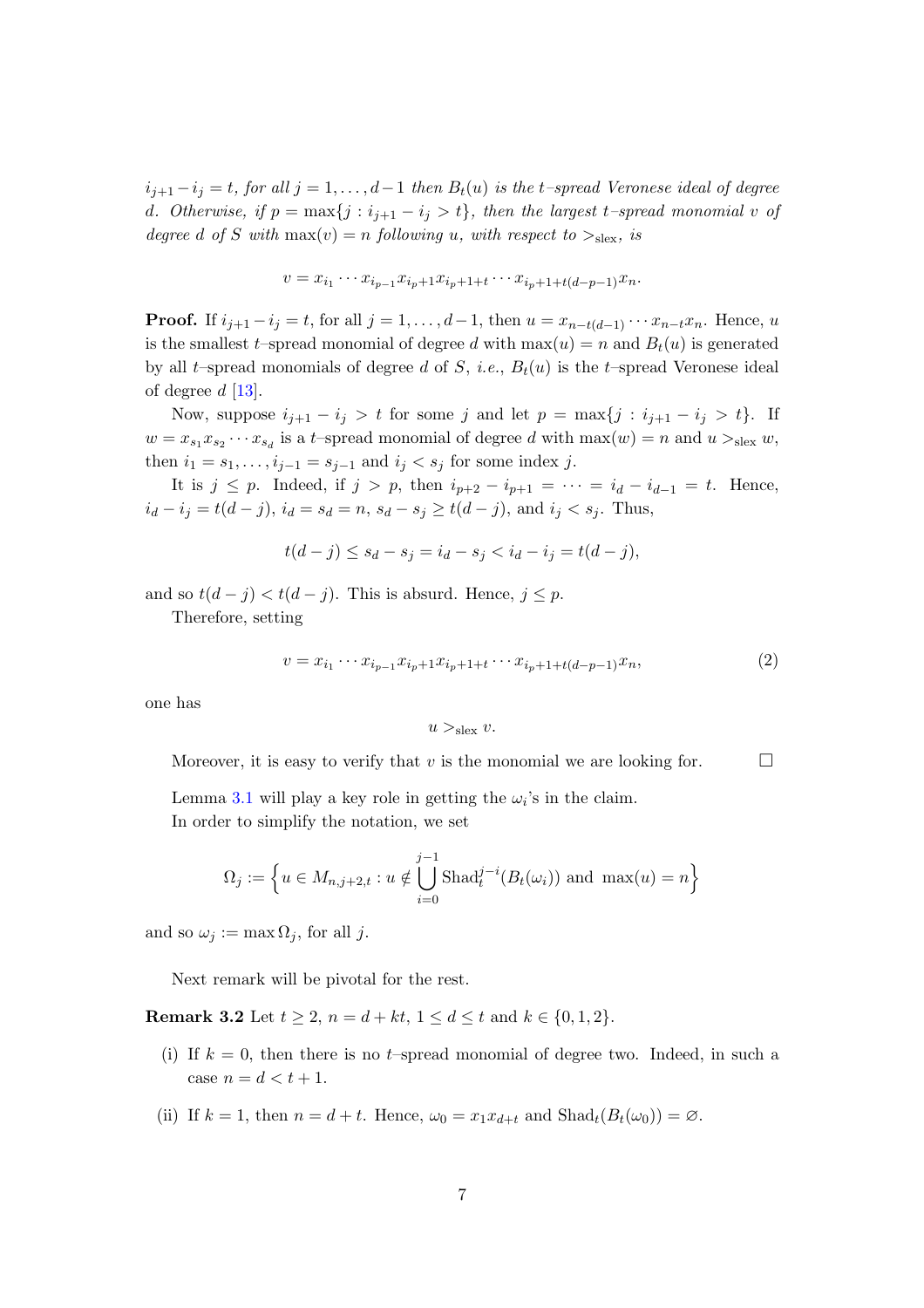(iii) Let  $k = 2$ , then  $\omega_0 = x_1 x_n = x_1 x_{d+2t}$ . If  $d = 1$ , then  $\text{Shad}_t(B_t(\omega_0))$  ${x_1x_{1+t}x_{1+2t}} = M_{n,3,t}$ , so  $\Omega_1 = \emptyset$ . If  $2 \leq d \leq t$ , then  $\text{Shad}_t(B_t(\omega_0))$  $B_t(x_1x_{d+t}x_{d+2t})$ . Hence, min Shad $_t(B_t(\omega_0)) = x_1x_{d+t}x_{d+2t}$ , and by Lemma [3.1,](#page-5-1)  $\omega_1 = \max \Omega_1 = x_2 x_{2+t} x_{d+2t}$  is the largest t-spread monomial u with  $\max(u) = n$ following  $x_1x_{d+t}x_{d+2t}$ , with respect to  $>_{\text{slex}}$ .

Remark [3.2](#page-6-0) points out that the decomposition

$$
n = d + kt, \ 1 \le d \le t
$$

<span id="page-7-0"></span>does not *work well* in the sense of the **Claim**, whenever  $k \in \{0, 1, 2\}$ .

#### 3.1.1 Basic monomials of the first type

In this Subsection, if  $S = K[x_1, \ldots, x_n], n = d + kt \ (k \geq 3, 1 \leq d \leq t),$  setting,  $\omega_0 = x_1 x_n$ , we construct a set of monomials  $\omega_1, \ldots, \omega_q$  of  $S, q \leq k + \left\lfloor \frac{d-3}{t} \right\rfloor - 1$ , of the type described in the Claim. Such monomials will be called *basic monomials of the first type*.

Let  $k \geq 3$ . For the sake of clarity, we distinguish two cases.

**Case 1.** Let  $k = 3$ ,  $n = d + 3t$ .

Set  $\omega_0 = x_1 x_n$ . The minimum of  $\text{Shad}_t(B_t(\omega_0))$  is  $u = x_1 x_{n-t} x_n = x_1 x_{d+2t} x_{d+3t}$ . By Lemma [3.1,](#page-5-1) the largest t–spread monomial v of degree 3 with  $\max(v) = n$  that follows u in the squarefree lexicographic order is  $v = x_2 x_{2} + x_{d+3t}$ . It is clear that  $v = \omega_1 = \max \Omega_1$ .

Let us discuss the "distance" between the last two variables of  $\omega_1 = x_2 x_{2+t} x_{d+3t}$ . We need two consider some cases.

If  $d = 1$ , then  $1 + 3t - (2 + t) = 2t - 1$ ,  $\text{Shad}_t(B_t(\omega_1)) = \{x_1x_{1+t}x_{1+2t}x_{1+3t}\}$  $= M_{1+3t,4,t}$  and  $\omega_2$  does not exist. Hence, we have  $k - 1 = 2$  monomials, *i.e.*,  $\omega_0, \omega_1$ .

If  $d = 2$ , then  $2 + 3t - (2 + t) = 2t$ ,  $\text{Shad}_t(B_t(\omega_1)) = B_t(x_2x_{2+t}x_{2+2t}x_{2+3t}) = M_{n,4,t}$ and we cannot construct  $\omega_2$ . Hence, also in such a case, we have  $k-1=2$  monomials.

Finally, let  $3 \leq d \leq t$ . In such a case  $\text{Shad}_t(B_t(\omega_1)) = B_t(x_2x_{2+t}x_{d+2t}x_{d+3t}).$ Since min Shad<sub>t</sub> $(B_t(\omega_1)) = x_2x_{2+t}x_{d+2t}x_{d+3t}$ , then, by Lemma [3.1,](#page-5-1) one has that  $\omega_2 =$  $x_2x_{3+t}x_{3+2t}x_{d+3t}$ . On the other hand, since  $d+4-t \leq 4$ , we have

$$
|M_{n,5,t}| = |M_{d+3t,5,t}| = {d+3t-4t+4 \choose 5} = {d+4-t \choose 5} = 0.
$$

Thus,  $M_{n,5,t} = \emptyset$  and  $\omega_3$  does not exist. Hence, in such a case, we have constructed  $k = 3$  monomials.

**Case 2.** Let  $k \geq 4$ . Firstly, we consider an example.

**Example 3.3** Let  $n = 9$  and  $t = 2$ , we can write  $n = d + kt$ , with  $d = 1, k = 4$ . Then,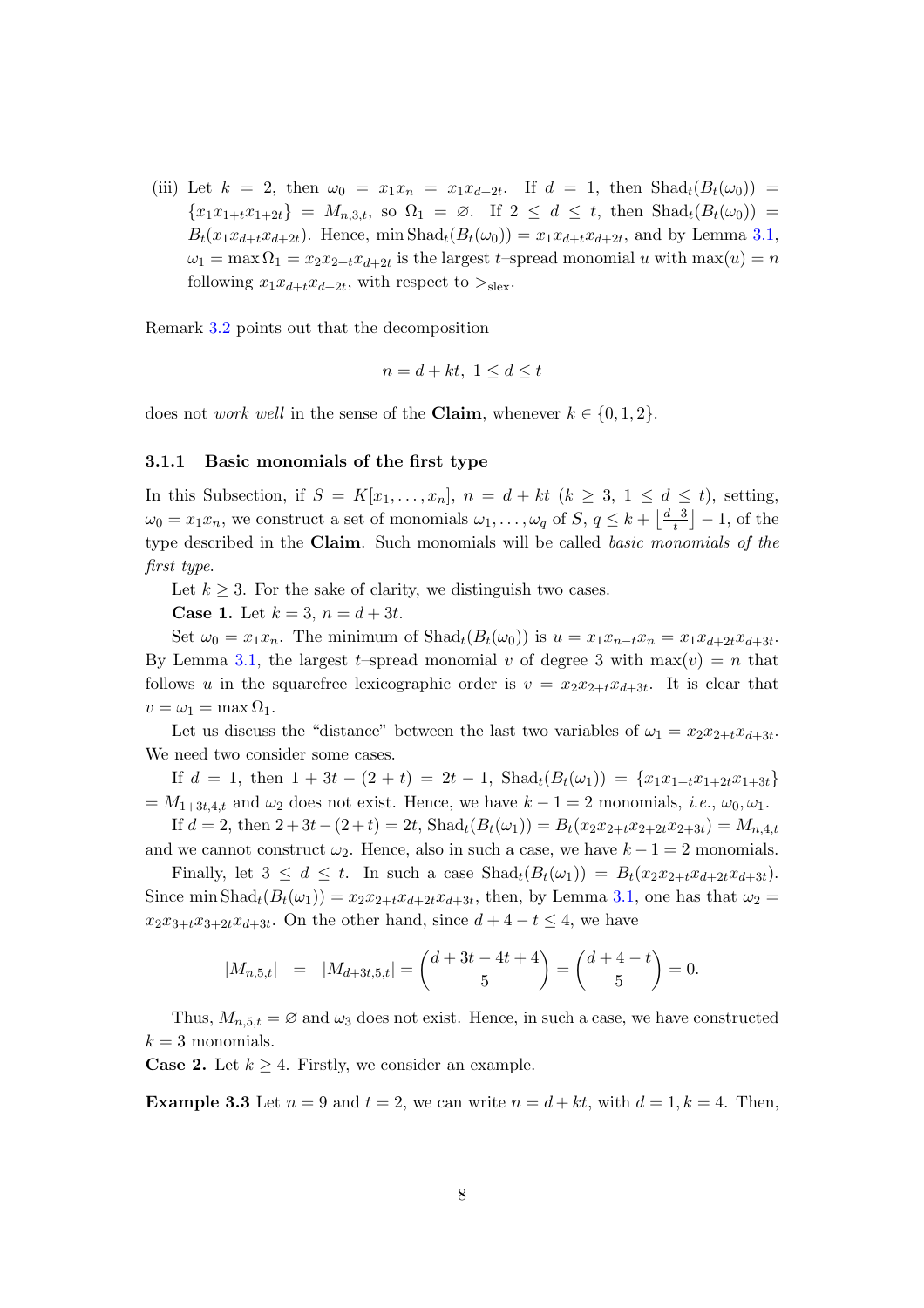$\omega_0 = x_1 x_9$  and  $\omega_1 = x_2 x_4 x_9$ . Observe that in such a case

$$
\Omega_2 := \left\{ u \in M_{9,4,2} : u \notin \text{Shad}_2^2(B_2(\omega_0)) \cup \text{Shad}_2(B_2(\omega_1)) \text{ and } \max(u) = 9 \right\} \neq \varnothing.
$$

Indeed,  $|M_{9,4,2}| = {6 \choose 4}$  $\binom{6}{4} = 15$  and the monomials  $u \in M_{9,4,2}$  with  $\max(u) = 9$  are the following ones

$$
x_1x_3x_5x_9, x_1x_3x_6x_9, x_1x_3x_7x_9, x_1x_4x_6x_9, x_1x_4x_7x_9, x_1x_5x_7x_9,
$$
  

$$
x_2x_4x_6x_9, x_2x_4x_7x_9, x_2x_5x_7x_9.
$$

Hence,  $\Omega_2 = \{x_2x_5x_7x_9\}$  and  $\omega_2 = x_2x_5x_7x_9$ .

Note that

$$
\omega_2 = x_2 x_{2+t+1} x_{2+2t+1} x_n = x_2 x_{3+t} x_{3+2t} x_n,
$$

as in the case  $k = 3$  for  $3 \le d \le t$ .

Assume  $k \geq 4$ . For  $j \geq 1$ , let us define the following monomials of S of degree  $j+2$ 

<span id="page-8-0"></span>
$$
\omega_j := \left(\prod_{i=0}^{j-1} x_{2+i+it}\right) x_{(j+1)+jt} x_{d+kt}
$$
\n
$$
= x_2 x_{3+t} x_{4+2t} \cdots x_{(j+1)+(j-1)t} x_{(j+1)+jt} x_{d+kt}.
$$
\n(3)

For  $j = 1, 2$ , one has:

$$
\omega_1 = x_2 x_{2+t} x_{d+kt},
$$
  

$$
\omega_2 = x_2 x_{3+t} x_{3+2t} x_{d+kt}.
$$

It is clear that  $\omega_1 = \max \Omega_1$  and  $\omega_2 = \max \Omega_2$ .

The monomials  $\omega_j$  are t–spread if j satisfies the inequality  $(j + 1) + jt \leq n - t$ . Let us determine the greatest such an integer, *i.e.*,

$$
j_{\max} = \max \{ j : (j+1) + jt \le n - t \}.
$$

For every  $j \in \{j : (j+1)+jt \leq n-t\}$  one has  $j(1+t) \leq n-t-1$ . Therefore,

$$
j \le \frac{n - (1 + t)}{1 + t} = \frac{n}{1 + t} - 1,
$$

and

$$
j_{\max} = \left\lfloor \frac{n}{1+t} \right\rfloor - 1.
$$

Now, we want to verify that  $\omega_j = \max \Omega_i$ , for  $j = 1, \ldots, j_{\text{max}}$ . Assume  $\max \Omega_{j-1} = \omega_{j-1}$ . Since,

min Shad<sub>t</sub>
$$
(B_t(\omega_{j-1})) = \omega_{j-1}x_{n-t} = \left(\prod_{i=0}^{j-2} x_{2+i+it}\right)x_{j+(j-1)t}x_{d+(k-1)t}x_{d+kt},
$$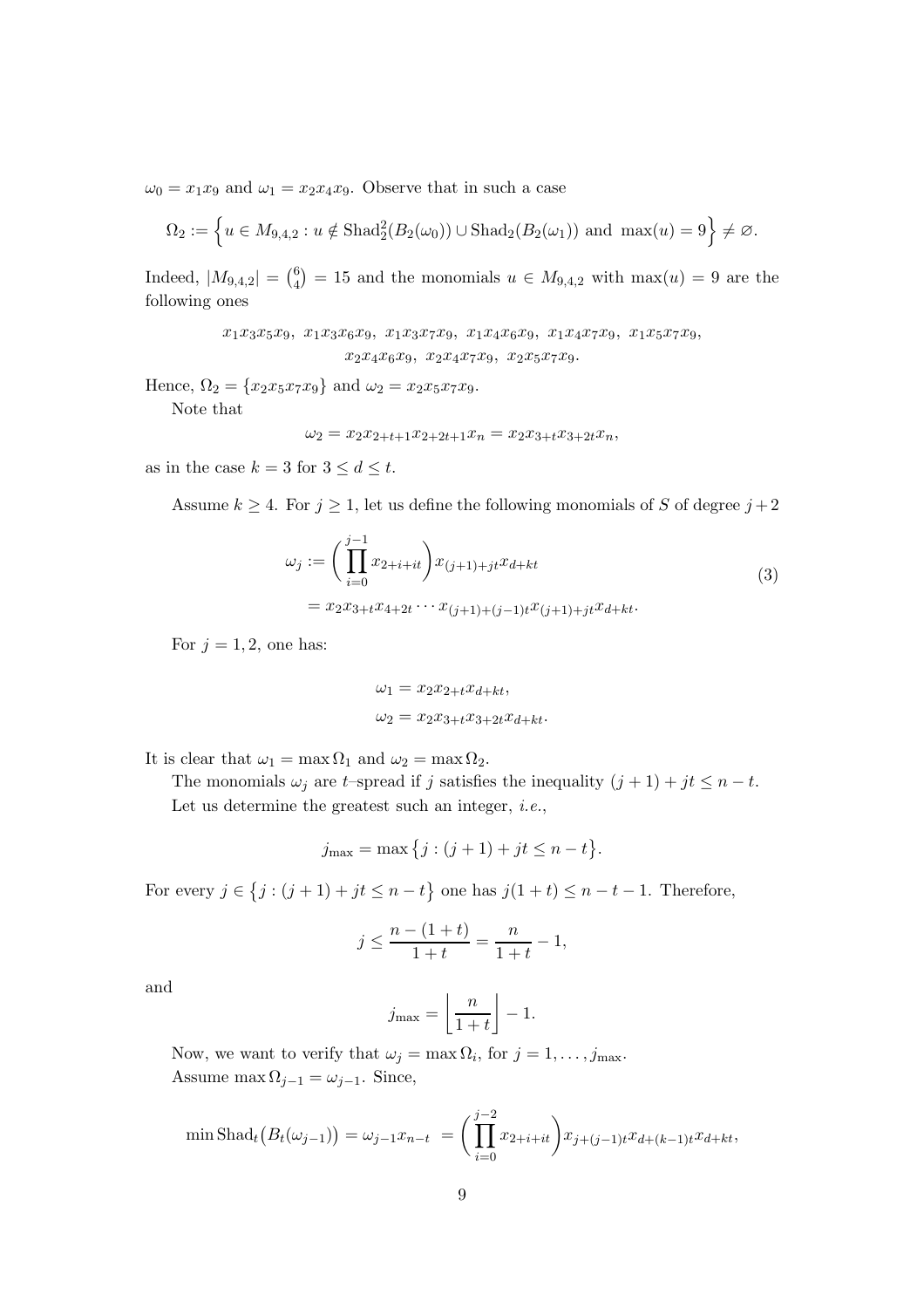by Lemma [3.1,](#page-5-1) one has

$$
\max \Omega_j = \left(\prod_{i=0}^{j-2} x_{2+i+it}\right) x_{(j+1)+(j-1)t} x_{(j+1)+jt} x_n = \omega_j.
$$

Note that [\(3\)](#page-8-0) describes also the  $\omega_j$ 's of the case  $k = 3$ .

In the sequel, the monomials  $\omega_j$  ( $j = 1, \ldots, j_{\text{max}}$ ) will be called *basic monomials of the first type*, or also *basic forward monomials*, because each monomial  $\omega_i$  is obtained by changing the penultimate variable of the preceding monomial  $(\omega_{j-1})$  of the list, as next example illustrates.

<span id="page-9-0"></span>**Example 3.4** Let  $n = 46$  and  $t = 3$ , we can write  $n = 1 + 15t$ . We determine  $j_{\text{max}}$ .

$$
j_{\max} = \left\lfloor \frac{n}{1+t} \right\rfloor - 1 = \left\lfloor \frac{46}{4} \right\rfloor - 1 = 10.
$$

Firstly, we set  $\omega_0 = x_1 x_n = x_1 x_{46}$ . Then, we have the following  $j_{\text{max}}$  "further monomials":

$$
\omega_j := \left(\prod_{i=0}^{j-1} x_{2+i+it}\right) x_{(j+1)+jt} x_{d+kt} = x_2 x_{3+t} \cdots x_{(j+1)+(j-1)t} x_{(j+1)+jt} x_{d+kt},
$$

for all  $j = 1, \ldots, 10$ . More in details,

| $\omega_1 = \underline{x_2} x_5 x_{46},$                           | $\omega_6 = x_2 x_6 x_{10} x_{14} x_{18} x_{22} x_{25} x_{46},$                               |
|--------------------------------------------------------------------|-----------------------------------------------------------------------------------------------|
| $\omega_2 = x_2 x_6 x_9 x_{46},$                                   | $\omega_7 = x_2 x_6 x_{10} x_{14} x_{18} x_{22} x_{26} x_{29} x_{46},$                        |
| $\omega_3 = x_2 x_6 \underline{x_{10}} \underline{x_{13}} x_{46},$ | $\omega_8=x_2x_6x_{10}x_{14}x_{18}x_{22}x_{26}\underline{x_{30}}x_{33}x_{46},$                |
| $\omega_4 = x_2 x_6 x_{10} x_{14} x_{17} x_{46},$                  | $\omega_9=x_2x_6x_{10}x_{14}x_{18}x_{22}x_{26}x_{30}\underline{x_{34}}x_{37}x_{46},$          |
| $\omega_5 = x_2 x_6 x_{10} x_{14} x_{18} x_{21} x_{46},$           | $\omega_{10}=x_2x_6x_{10}x_{14}x_{18}x_{22}x_{26}x_{30}x_{34}\underline{x_{38}}x_{41}x_{46}.$ |

Note that every monomial  $\omega_i$  of the list can be obtained by changing the second to last variable of the previous monomial  $\omega_{i-1} = x_{q_1} \cdots x_{q_r}$  of the list by adding 1 to the index of such a variable and inserting a new variable indexed by  $q_{r-1} + 1 + t$ .

For example,  $\omega_2 = x_2x_6x_9x_{46}$  and  $\omega_3 = x_2x_6x_{10}x_{13}x_{46}$ .

Observe, that in this case we can construct another monomial of the kind described in the Claim. Indeed  $\Omega_{11}$  is not empty and it is easy to verify that

 $\omega_{j_{\max}+1}=\omega_{11}=\max\Omega_{11}=x_2x_6x_{10}x_{14}x_{18}x_{22}x_{26}x_{31}x_{34}x_{37}x_{40}x_{43}x_{46}.$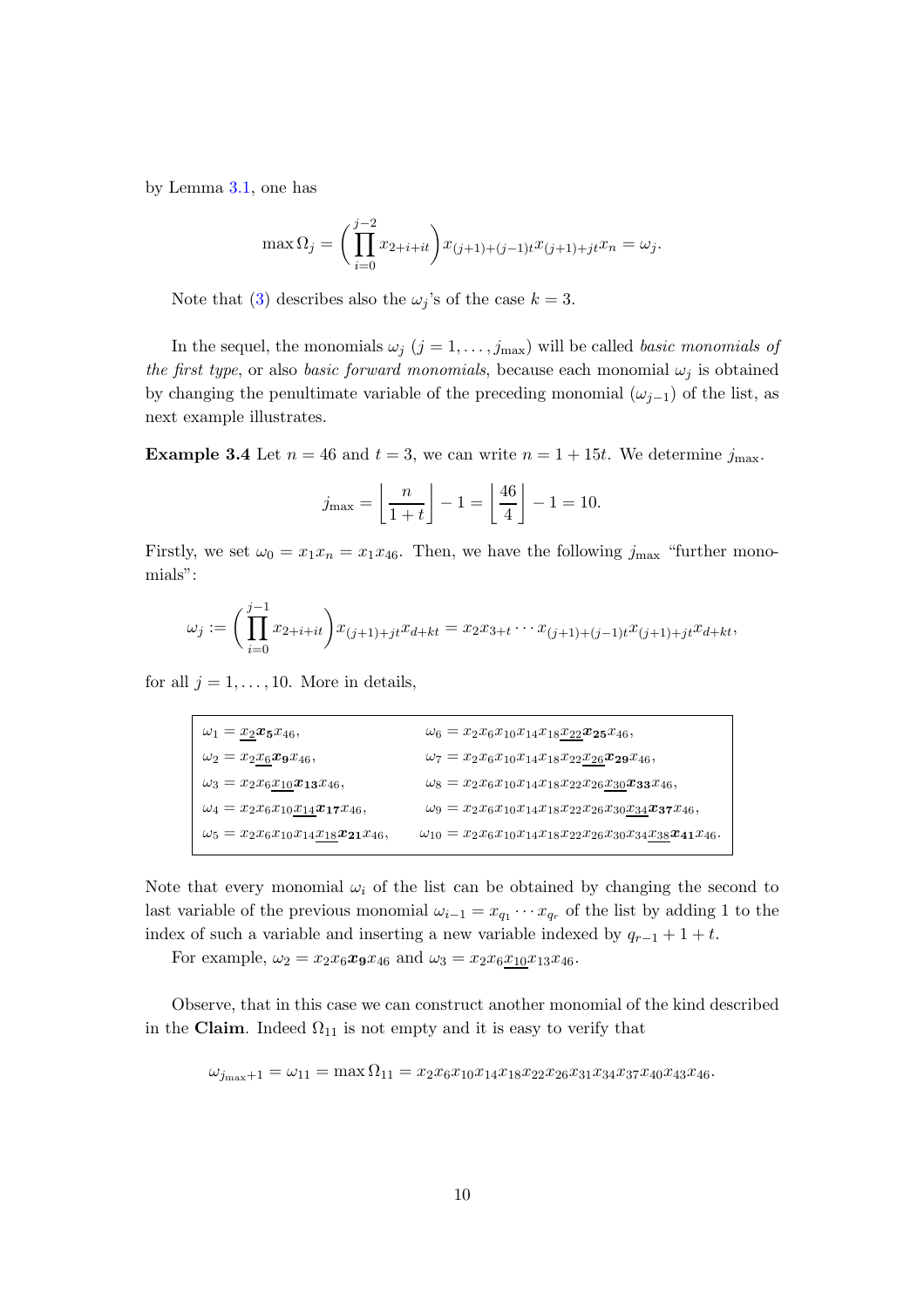#### <span id="page-10-0"></span>3.1.2 Basic monomials of the second type

Example [3.4](#page-9-0) suggests us the construction of further  $t$ -spread monomials of  $S$  which will be fundamental for our aim. Such monomials will be called *basic monomials of the second type*.

Let us consider the *t*-spread monomial of degree  $j_{\text{max}} + 2$ 

$$
\omega_{j_{\max}} = x_{i_1} x_{i_2} \cdots x_{i_{(j_{\max}+2)}} = \left(\prod_{i=0}^{j_{\max}-1} x_{i_i+i} \right) x_{(j_{\max}+1)+j_{\max}} x_{d+kt}.
$$

We observe that  $i_{m+1} - i_m = t + 1$  for all  $m = 1, ..., j_{\text{max}} - 1$ , and  $i_{j_{\text{max}}+1} - i_{j_{\text{max}}} = t$ . Moreover,

$$
d + kt - [(j_{\max} + 1) + j_{\max}t] = n - [(j_{\max} + 1) + j_{\max}t] \le 2t.
$$

Indeed, if  $n - [(j_{\text{max}} + 1) + j_{\text{max}}t] > 2t$ , then  $n - t > (j_{\text{max}} + 1) + j_{\text{max}}t + t$ . Hence,  $n - t \geq (j_{\text{max}} + 2) + (j_{\text{max}} + 1)t$  and  $j_{\text{max}} + 1$  would be an integer greater than  $j_{\text{max}}$  which belongs to the set  $\{j : (j+1) + jt \leq n-t\}$ . It is an absurd. Finally,  $n - [(j_{\text{max}} + 1) + j_{\text{max}}t] \leq 2t.$ 

Now, let us examine the integer

$$
s = 2t - \left[ n - \left[ (j_{\text{max}} + 1) + j_{\text{max}} t \right] \right] = 2t - n + j_{\text{max}}(1 + t) + 1.
$$

We need to distinguish two cases:  $j_{\text{max}} - 1 - s \ge 1$ ,  $j_{\text{max}} - 1 - s < 1$ .

Let  $j_{\text{max}} - 1 - s \geq 1$ . In such a case,

$$
v = \min \operatorname{Shad}_t(B_t(\omega_{j_{\max}})) = x_{i_1} x_{i_2} \cdots x_{i_{(j_{\max}-1-s)}} \left( \prod_{i=k-3-s}^k x_{d+it} \right).
$$

By Lemma [3.1,](#page-5-1)  $\omega_{j_{\text{max}}+1}$  does exist and it is the largest t–spread monomial u of degree  $j_{\text{max}} + 3$ , with  $\max(u) = n$  following v in the squarefree lexicographic order:

$$
\omega_{j_{\max}+1} = x_{i_{(j_{\max}-1-s)+1}}(v/x_{i_{(j_{\max}-1-s)}}).
$$

Now we focus on the variable we are going to "change" in  $v$  in order to obtain the monomial  $\omega_{j_{\text{max}}+1}$ :

$$
i_{(j_{\max}-1-s)} + 1 = 2 + j_{\max} - 2 - s + (j_{\max} - 2 - s)t + 1
$$
  
= 2 + j\_{\max} - 2 - 2t + n - j\_{\max}(1 + t) - 1 + (j\_{\max} - 2 - s)t + 1  
= d + (k - 4 - s)t.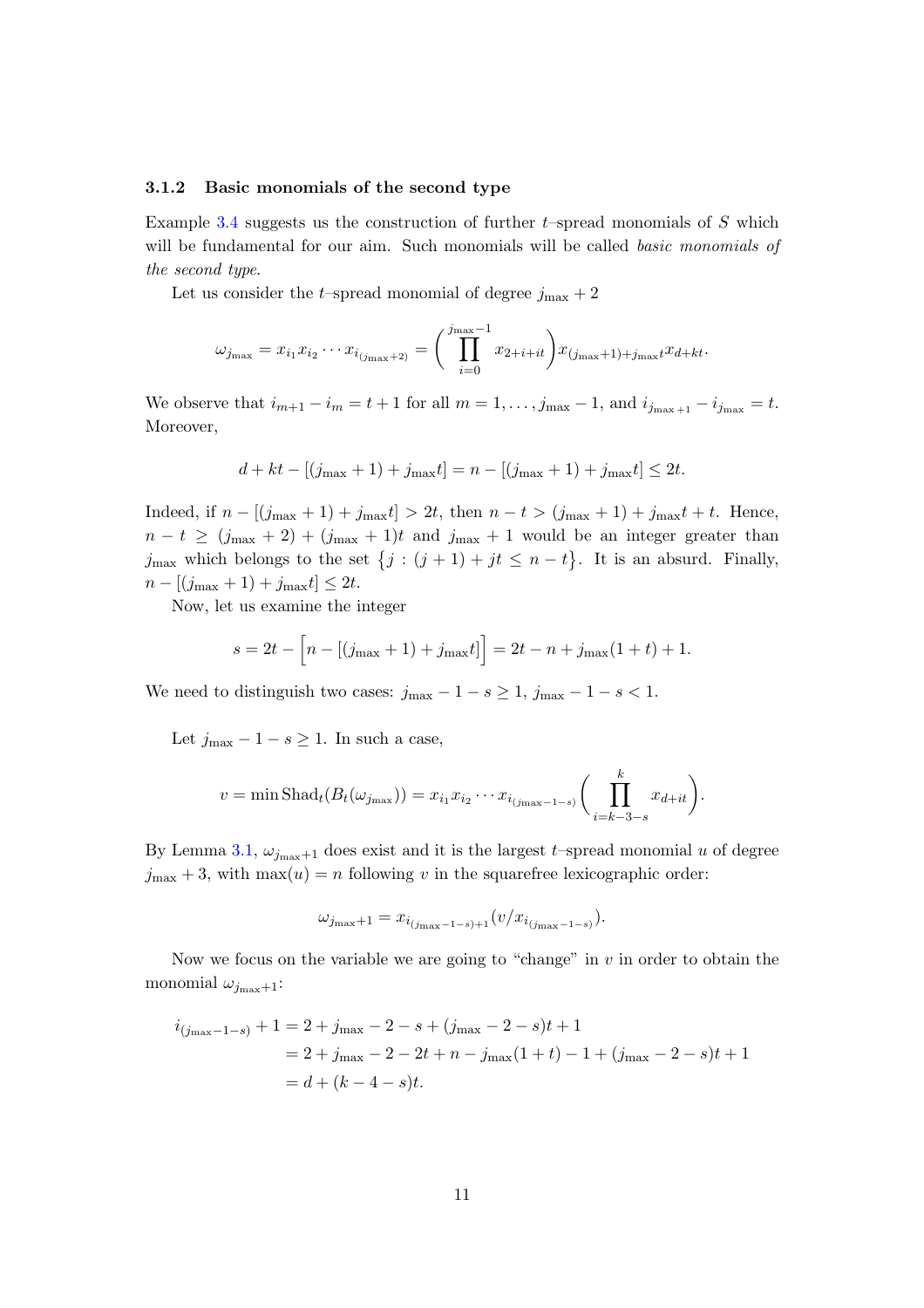Therefore, from Lemma [3.1](#page-5-1) (see [\(2\)](#page-6-1)), the greatest monomial in  $\Omega_{j_{\text{max}}+1} = \Omega_{\lfloor \frac{n}{1+t} \rfloor}$  is

$$
\omega_{j_{\max}+1} = \max \Omega_{j_{\max}+1} = x_{i_1} x_{i_2} \cdots x_{i_{(j_{\max}-2-s)}} \left( \prod_{i=k-4-s}^k x_{d+it} \right).
$$

We call such monomial the *critic monomial*, since from now on the next monomials we are going to construct are no longer obtained by changing the penultimate variable.

Example 3.5 Let us consider again Example [3.4.](#page-9-0) In such a case, it is

$$
s = 2t - \left[ n - \left[ (j_{\text{max}} + 1) + j_{\text{max}} t \right] \right] = 6 - [46 - 41] = 1.
$$

Since  $j_{\text{max}} - 1 - s \ge 1$ , then  $\omega_{j_{\text{max}}+1}$  exists. Setting  $\omega_{j_{\text{max}}} = \omega_{10} = x_{i_1} x_{i_2} \cdots x_{i_{12}}$ , then  $i_{(j_{\text{max}}-1-s)} + 1 = i_{10-1-1} + 1 = i_8 + 1 = 31$  and the critic monomial  $\omega_{j_{\text{max}}+1} = \omega_{11}$  is the following one

$$
\omega_{j_{\max}+1} = x_{i_1} x_{i_2} \cdots x_{i_{(j_{\max}-2-s)}} \left( \prod_{i=k-4-s}^k x_{d+it} \right)
$$
  
=  $x_2 x_6 x_{10} x_{14} x_{18} x_{22} x_{26} \overline{x_{31}} \overline{x_{34} x_{37} x_{40}} \overline{x_{43}} x_{46}.$ 

Observe that  $\omega_{j_{\text{max}}+2}$  exists and

 $\omega_{j_{\text{max}}+2} = x_2 x_6 x_{10} x_{14} x_{19} x_{22} x_{25} x_{28} x_{31} x_{34} x_{37} x_{40} x_{43} x_{46}.$ 

Now, our question is: *How may admissible* t*–spread monomials can we construct starting from*  $\omega_{j_{\text{max}}+1}$ ?

Consider the critic monomial

$$
\omega_{j_{\max}+1} = x_{i_1} x_{i_2} \cdots x_{i_{(j_{\max}-2-s)}} \bigg( \prod_{i=k-4-s}^k x_{d+it} \bigg).
$$

Since  $i_{m+1} - i_m = t + 1$  for all  $m = 1, ..., j_{\text{max}} - 3 - s$ , from Lemma [3.1](#page-5-1) (see [\(2\)](#page-6-1)), we have

$$
\max \Omega_{j_{\max}+2} = \omega_{j_{\max}+2} = x_{i_1} x_{i_2} \cdots x_{i_{(j_{\max}-2-s-t-1)}} \left( \prod_{i=k-4-s-t-1}^{k} x_{d+it} \right).
$$

Proceeding in such a way, we can get the further  $\omega_{j_{\text{max}}+1+\nu}$  monomials,

$$
\omega_{j_{\max}+1+\nu} = x_{i_1} x_{i_2} \cdots x_{i_{(j_{\max}-2-s-\nu t)}} \left( \prod_{i=k-4-s-\nu(1+t)}^{k} x_{d+it} \right),
$$

as long as  $i_{(j_{\text{max}}-1-s-\nu t)} \geq i_1$ , *i.e.*  $j_{\text{max}}-1-s-\nu t \geq 1$ .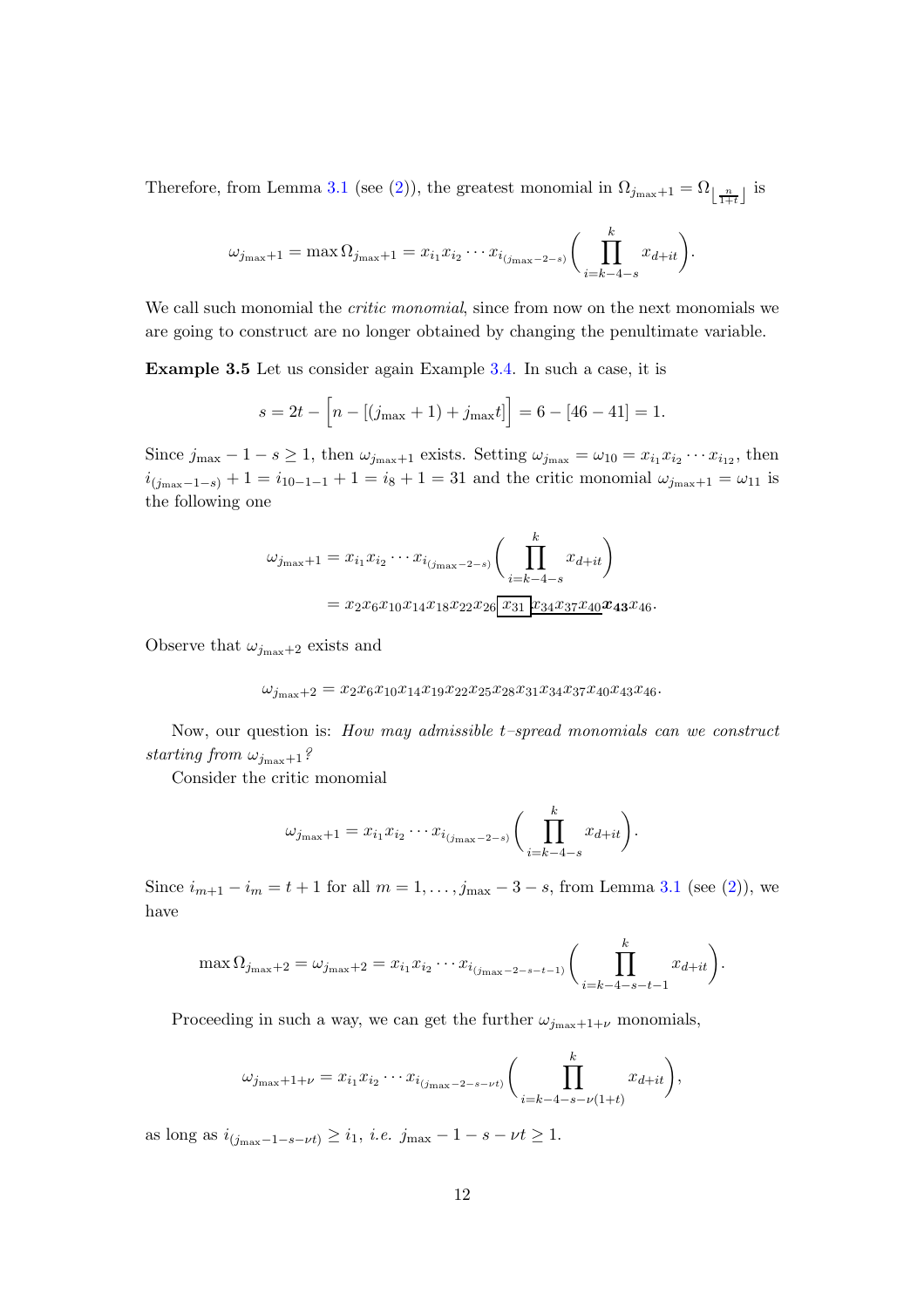Now, let us determine

$$
\nu_{\max} = \max \big\{ \nu : j_{\max} - 1 - s - \nu t \ge 1 \big\}.
$$

If  $\nu$  is such that  $j_{\text{max}} - 1 - s - \nu t \geq 1$ , then  $\nu t \leq j_{\text{max}} - 2 - s$ . Hence

$$
\nu t \le j_{\max} - 2 - s = j_{\max} - 2 - 2t + n - j_{\max}(1 + t) - 1
$$
  
=  $j_{\max} - 2 - 2t + d + kt - j_{\max} - j_{\max}t - 1$   
=  $d - 3 + (k - 2 - j_{\max})t$ .

Thus, we have

$$
\nu_{\max} = \left\lfloor \frac{d-3 + (k-2-j_{\max})t}{t} \right\rfloor = \left\lfloor \frac{d-3}{t} \right\rfloor + k - 2 - j_{\max}.
$$

So we can construct other  $\nu_{\text{max}} t$ -spread monomials  $\omega_{j_{\text{max}}+2}, \ldots, \omega_{j_{\text{max}}+ \nu_{\text{max}}+1}$ .

Finally, we have constructed the following  $t$ -spread monomials of  $S$ :

 $-\omega_0 = x_1x_n$  (one monomial);

-  $\omega_1, \ldots, \omega_{j_{\text{max}}}$  (j<sub>max</sub> basic monomials of the first type);

 $-\omega_{j_{\text{max}}+1}, \omega_{j_{\text{max}}+2}, \ldots, \omega_{j_{\text{max}}+1+\nu_{\text{max}}}\ (\nu_{\text{max}}+1 \text{ monomials})$ 

which satisfy the Claim. Their total number is

$$
1 + j_{\max} + 1 + \nu_{\max} = 1 + j_{\max} + 1 + \left\lfloor \frac{d-3}{t} \right\rfloor + k - 2 - j_{\max} = k + \left\lfloor \frac{d-3}{t} \right\rfloor.
$$

The monomials  $\omega_{j_{\max}+1}, \omega_{j_{\max}+2}, \ldots, \omega_{j_{\max}+1+\nu_{\max}}$  will be called *basic monomials of second type*, or also *basic backward monomials*, because each of these monomials is obtained, for all  $\nu = 0, \ldots, \nu_{\text{max}}$ , by changing the  $(j_{\text{max}} - 2 - s - \nu t + 1) -$ th variable of the preceding monomial of the list.

Recall that we are considering  $t \geq 2$ . We observe that

$$
k + \left\lfloor \frac{d-3}{t} \right\rfloor = \begin{cases} k-1 & \text{if } d = 1,2, \\ k & \text{if } 3 \le d \le t. \end{cases}
$$

Let us show that  $\omega_{j_{\text{max}}+\nu_{\text{max}}+1}$  is the last monomial which satisfies the **Claim**, *i.e.*  $\Omega_{j_{\max}+\nu_{\max}+2}=\varnothing.$ 

We need to examine some cases.

If  $d = 1$  or  $d = 2$ , then if one may construct another monomial of the type described in the **Claim**, its degree would be  $j_{\text{max}} + \nu_{\text{max}} + 4 = k + \lfloor \frac{d-3}{t} \rfloor + 2 = k + 1$  and

$$
|M_{n,k+1,t}| = \binom{n-(k+1-1)(t-1)}{k+1} = \binom{d+kt-kt+k}{k+1} = \binom{d+k}{k+1}.
$$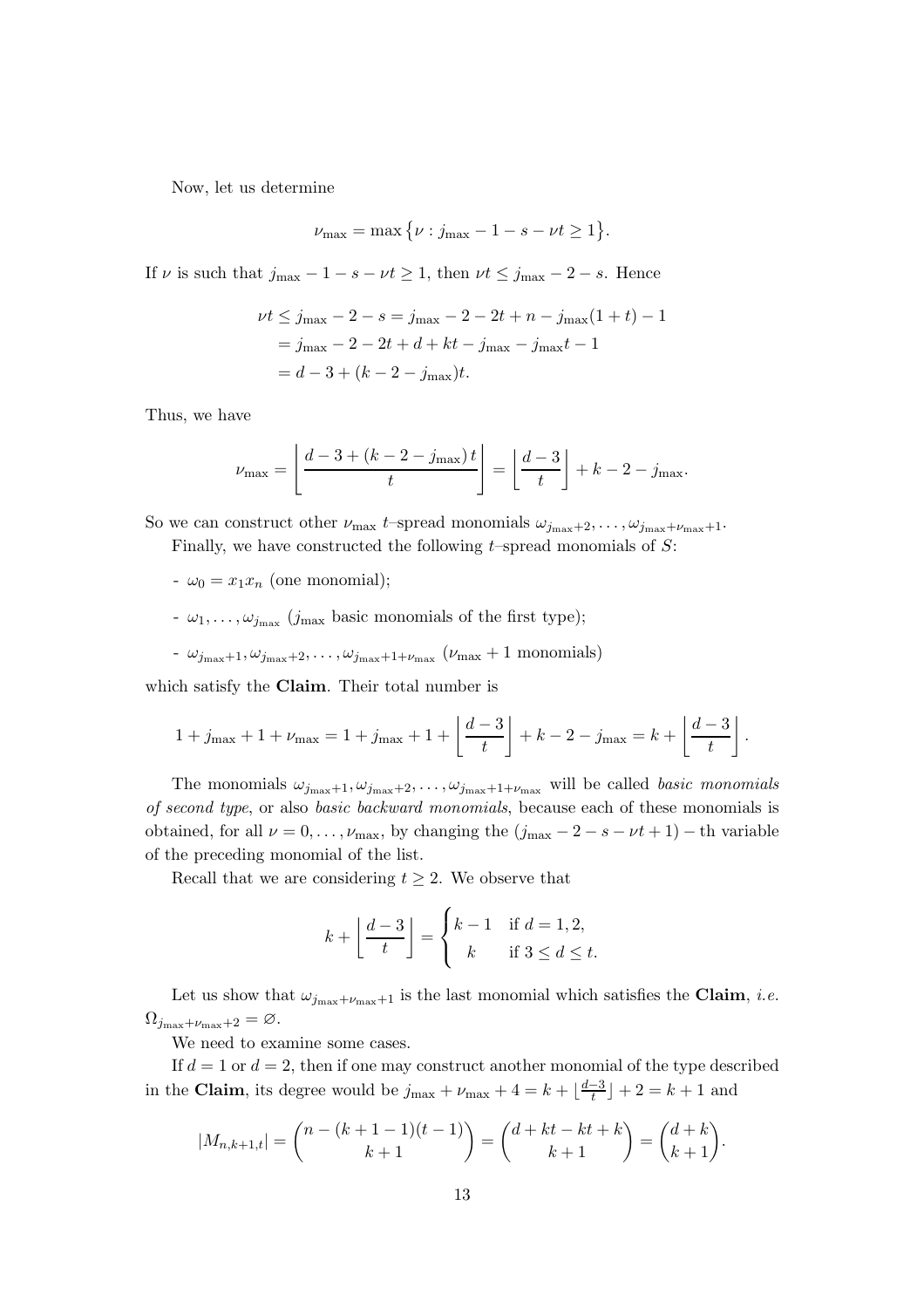Hence, if  $d = 1$ , one has  $|M_{n,k+1,t}| = 1$  and  $M_{n,k+1,t} = \{x_1x_{1+t} \cdots x_{1+kt}\}.$  Since,  $x_1x_{1+t}\cdots x_{1+kt} \in \text{Shad}_t^{k-1}(B_t(\omega_0)) = \text{Shad}_t^{k-1}(B_t(x_1x_{1+kt}))$ , then we have  $\Omega_{j_{\text{max}}+\nu_{\text{max}}+2} =$  $\emptyset$ ; whereas, if  $d = 2$ , then  $|M_{n,k+1,t}| = k+1$ . Moreover, in such a case, max  $M_{n,k+1,t} =$  $x_1x_{1+t} \cdots x_{2+kt}$  and  $\min M_{n,k+1,t} = x_2x_{2+t} \cdots x_{2+kt}$ . Let  $z \in M_{n,k+1,t}$  with  $\max(z) =$ 2+kt. If  $\min(z) = 1$ , then  $z \in \text{Shad}_t^{k-1}(B_t(\omega_0))$ ; if  $\min(z) = 2$ , then  $z \in \text{Shad}_t^{k-2}(B_t(\omega_1))$ . Therefore,  $\Omega_{j_{\text{max}}+\nu_{\text{max}}+2} = \varnothing$ .

Now, let  $3 \leq d \leq t$ . If one could construct another monomial of the type described in the **Claim**, then its degree would be equal to  $j_{\text{max}} + \nu_{\text{max}} + 4 = k + \lfloor \frac{d-3}{t} \rfloor + 2 = k + 2$ and

$$
|M_{n,k+2,t}| = \binom{n-(k+2-1)(t-1)}{k+2} = \binom{k+1+d-t}{k+2} = 0.
$$

In fact  $k+1+d-t < k+2$ . Hence  $M_{n,j_{\text{max}}+\nu_{\text{max}}+4,t} = M_{n,k+2,t} = \emptyset$  and  $\Omega_{j_{\text{max}}+\nu_{\text{max}}+2} =$ ∅.

Hence, in every admissible case,  $\Omega_{j_{\text{max}}+\nu_{\text{max}}+2} = \varnothing$  and consequently  $\omega_{j_{\text{max}}+\nu_{\text{max}}+1}$  is the last t–spread monomial of the type described in the Claim that one may construct.

**Example 3.6** We consider again Example [3.4.](#page-9-0) In such case,  $\nu_{\text{max}} = \left[ \frac{d-3}{t} \right] + k - 2 - \frac{1}{t}$  $j_{\text{max}} = -1 + 15 - 2 - 10 = 2$ . There are  $\nu_{\text{max}} = 2$  monomials of the second type to determine. We set

$$
\omega_{j_{\max}+1} = x_{i_1} x_{i_2} \cdots x_{i_{(j_{\max}-2-s)}} \left( \prod_{i=k-4-s}^k x_{d+it} \right)
$$

$$
= x_2 x_6 x_{10} x_{14} x_{18} x_{22} x_{26} \boxed{x_{31}} \frac{x_{34} x_{37} x_{40} x_{43} x_{46}.
$$

We determine  $\omega_{j_{\text{max}}+2}$  by shifting backward by  $t = 3$ , *i.e.* 

$$
\omega_{11} = x_2 x_6 x_{10} x_{14} \overbrace{\begin{bmatrix} x_{18} \\ x_{22} x_{26} \overline{x_{31}} \overline{x_{34} x_{37} x_{40} x_{43} x_{46}, \\ x_{12} = x_2 x_6 x_{10} x_{14} \overline{x_{19}} \overline{x_{22} x_{25} x_{28}} \overline{x_{31} x_{34} x_{37} x_{40} x_{43} x_{46}}. \end{bmatrix}}
$$

It remains to determine  $\omega_{j_{\text{max}}+ \nu_{\text{max}}+1} = \omega_{j_{\text{max}}+3} = \omega_{13}$ . Shifting backward by  $t = 3$ again, we have

$$
\omega_{12} = x_2 \overbrace{\begin{bmatrix} x_6 \ x_{10} x_{14} \overline{x_{19}} \ x_{22} x_{25} x_{28} x_{31} x_{34} x_{37} x_{40} x_{43} x_{46}, \end{bmatrix}}^{\omega_{12}} = x_2 \overbrace{\begin{bmatrix} x_7 \ x_{10} x_{13} x_{16} \ x_{19} x_{22} x_{25} x_{28} x_{31} x_{34} x_{37} x_{40} x_{43} x_{46}. \end{bmatrix}}
$$

Hence, we have obtained all the monomials we need.

It may happen that  $\omega_{j_{\text{max}}+1}$  does not exist, as next example shows.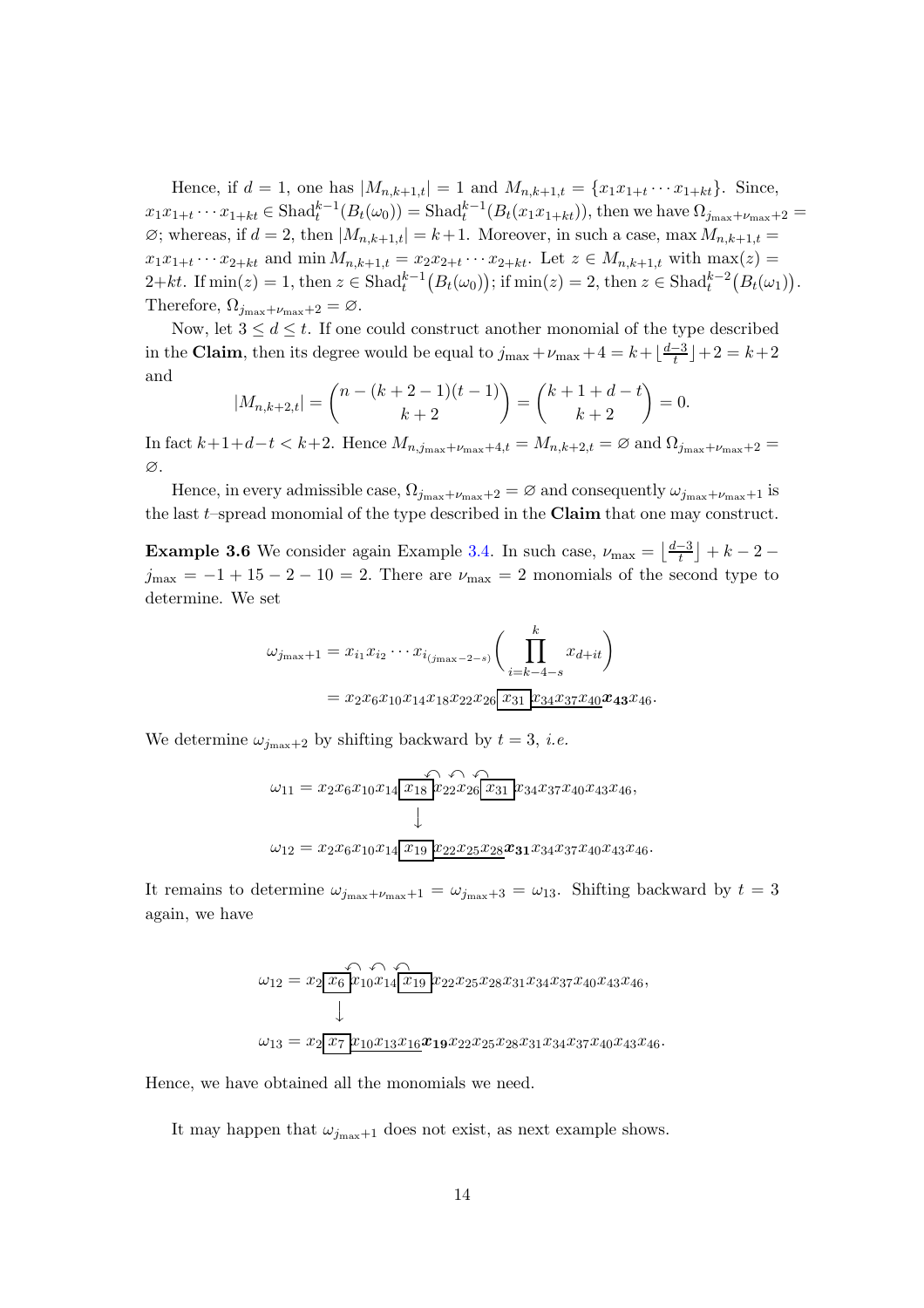<span id="page-14-0"></span>**Example 3.7** Let  $n = 32$  and  $t = 5$ , we can write  $n = 2+6t$ . Then  $j_{\text{max}} = \frac{n}{1+t}$  $\frac{n}{1+t}\Big| -1 =$  $\frac{32}{6}$  $\left[\frac{32}{6}\right] - 1 = 4$ . In particular,

$$
\omega_{j_{\max}} = \omega_4 = x_2 x_8 x_{14} x_{20} x_{25} x_{32}.
$$

Observe that  $s = 2t - \left[ n - \left[ (j_{\text{max}} + 1) + j_{\text{max}} t \right] \right] = 10 - [32 - 25] = 3$ , and  $j_{\text{max}} - 1 - s =$  $0 < 1$ , therefore  $\omega_{j_{\text{max}}+1}$  does not exist. Since

$$
\nu_{\max} = \left\lfloor \frac{d-3}{t} \right\rfloor + k - 2 - j_{\max} = -1,
$$

then the total number of monomials constructed is  $j_{\text{max}} + 1 = 5$ . On the other hand, we can note that

$$
j_{\text{max}} + \nu_{\text{max}} + 2 = k + \left\lfloor \frac{d-3}{t} \right\rfloor = 6 - 1 = 5.
$$

It is important to underline that in Example [3.7,](#page-14-0) even though  $\omega_{j_{\text{max}}+1}$  does not exist, the formula  $k + \left\lfloor \frac{d-3}{t} \right\rfloor$  works well. Such a situation has forced us to analyze the case above.

Let  $j_{\text{max}} - 1 - s < 1$ .

In such a case,  $\omega_{j_{\text{max}}}$  is the last monomial of the type described in the Claim that we can construct, and consequently we get  $j_{\text{max}} + 1 = \frac{n}{1 + n}$  $\frac{n}{1+t}$  monomials.

We show that in this case  $k + \left\lfloor \frac{d-3}{t} \right\rfloor = j_{\text{max}} + 1$ .

In fact,  $j_{\text{max}} < 2 + s = 3 + 2t - n + j_{\text{max}} + j_{\text{max}}t$  and so  $j_{\text{max}}t > n - 3 - 2t =$  $(d-3) + (k-2)t$ . Hence  $j_{\text{max}} > \left\lfloor \frac{d-3}{t} \right\rfloor + k - 2$ , so  $j_{\text{max}} \ge \left\lfloor \frac{d-3}{t} \right\rfloor + k - 1$ . Moreover,

$$
\nu_{\max} = \left\lfloor \frac{d-3}{t} \right\rfloor + k - 2 - j_{\max} \le \left\lfloor \frac{d-3}{t} \right\rfloor + k - 2 - \left( \left\lfloor \frac{d-3}{t} \right\rfloor + k - 1 \right) = -1.
$$

If we show that  $\nu_{\text{max}} = -1$ , then we will have

$$
k + \left\lfloor \frac{d-3}{t} \right\rfloor = j_{\max} + \nu_{\max} + 2 = j_{\max} + 1 = \left\lfloor \frac{n}{1+t} \right\rfloor,
$$

as desired. Indeed, if  $\nu_{\text{max}} \leq -2$ , then  $\left\lfloor \frac{d-3}{t} \right\rfloor + k - j_{\text{max}} \leq 0$ , *i.e.* 

$$
k \le j_{\max} - \left\lfloor \frac{d-3}{t} \right\rfloor = \left\lfloor \frac{n}{1+t} \right\rfloor - 1 - \left\lfloor \frac{d-3}{t} \right\rfloor. \tag{4}
$$

Now, we need to consider two possible cases.

If  $d = 1$  or  $d = 2$ , then  $\left\lfloor \frac{d-3}{t} \right\rfloor = -1$ , and  $k \leq \left\lfloor \frac{n}{1+t} \right\rfloor$  $\left\lfloor \frac{n}{1+t} \right\rfloor - 1 - \left\lfloor \frac{d-3}{t} \right\rfloor = \left\lfloor \frac{n}{1+t} \right\rfloor$  $\left| \frac{n}{1+t} \right| \leq \frac{n}{1+}$  $\frac{n}{1+t}$ . Hence,  $k(1 + t) \le n = d + kt$  and consequently  $k \le d$ ; this is absurd since  $k \ge 3$  and  $d \leq 2$ .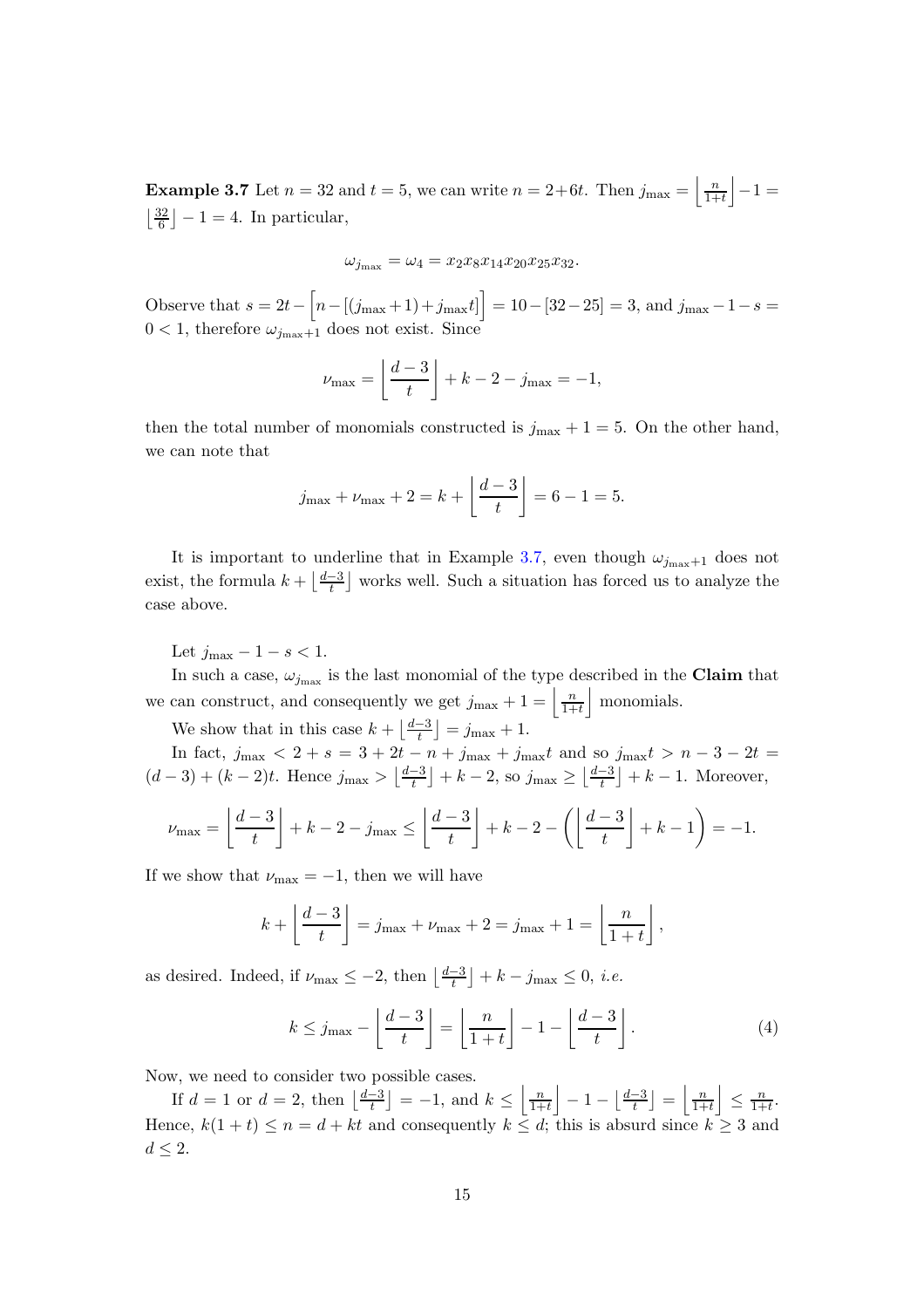If  $3 \leq d \leq t$ , then  $\left\lfloor \frac{d-3}{t} \right\rfloor = 0$  and  $k \leq \left\lfloor \frac{n}{1+t} \right\rfloor$  $\left\lfloor \frac{n}{1+t} \right\rfloor - 1 - \left\lfloor \frac{d-3}{t} \right\rfloor = \left\lfloor \frac{n}{1+t} \right\rfloor$  $\left| \frac{n}{1+t} \right| - 1 \leq \frac{n}{1+t} - 1.$  It follows that

$$
k(1+t) \le n - 1 - t = d + kt - 1 - t.
$$

Hence  $k \leq d-1-t$ . But  $d \leq t$ , so  $k \leq t-1-t=-1$ . This is an absurd. Indeed,  $k \geq 3$ .

Thus, in each case we have  $\nu_{\text{max}} = -1$ , as desired.

## <span id="page-15-0"></span>4 The main result

By the materials in Section [3.1,](#page-5-2) we are able to state the main result in the paper.

<span id="page-15-1"></span>**Theorem 4.1** Let  $n, t, k$  be three positive integers such that  $n, t \geq 2$  and  $k \geq 3$ . *Assume*

$$
n = d + kt, \quad 1 \le d \le t.
$$

*Then, every ideal*  $I \in S_{t,n,1}$  *of initial degree two and with a corner in degree two can have at most*

$$
k + \left\lfloor \frac{d-3}{t} \right\rfloor = \begin{cases} k-1 & \text{if } d = 1,2, \\ k & \text{if } 3 \le d \le t, \end{cases}
$$

*corners.*

**Proof.** Let us consider the  $k + \left\lfloor \frac{d-3}{t} \right\rfloor$  monomials of  $S = K[x_1, \ldots, x_n]$  defined in the **Claim** and consider the  $t$ -strongly stable ideal

$$
I = B_t(\omega_0, \omega_1, \dots, \omega_{j_{\max}}, \omega_{j_{\max}+1}, \omega_{j_{\max}+2}, \dots, \omega_{j_{\max}+1+\nu_{\max}}).
$$

The construction of the monomials  $\omega_i$ , together with Characterization [2.4,](#page-3-1) guarantees that I is an ideal of  $S_{t,n,1}$  with a corner in degree two and such that

$$
|\text{Corn}(I)| = k + \left\lfloor \frac{d-3}{t} \right\rfloor = \begin{cases} k-1 & \text{if } d = 1,2, \\ k & \text{if } 3 \le d \le t. \end{cases}
$$

More in details,

$$
\text{Corn}(I) = \left\{ (k_i, \ell_i) : k_i = n - t(\ell_i - 1) - 1, \ \ell_i = 2 + (i - 1), \ i = 1, \dots, k + \left\lfloor \frac{d - 3}{t} \right\rfloor \right\}
$$
\n
$$
= \left\{ (n - t - 1, 2), (n - 2t - 1, 3), \dots, \left( n - \left( k + \left\lfloor \frac{d - 3}{t} \right\rfloor \right) t - 1, k + \left\lfloor \frac{d - 3}{t} \right\rfloor + 1 \right) \right\}.
$$

It is clear that  $|Con(I)|$  is the maximum number of corners for a t–spread strongly stable ideal of S.

The results obtained in [\[3\]](#page-22-1) are now consequences of Theorem [4.1.](#page-15-1)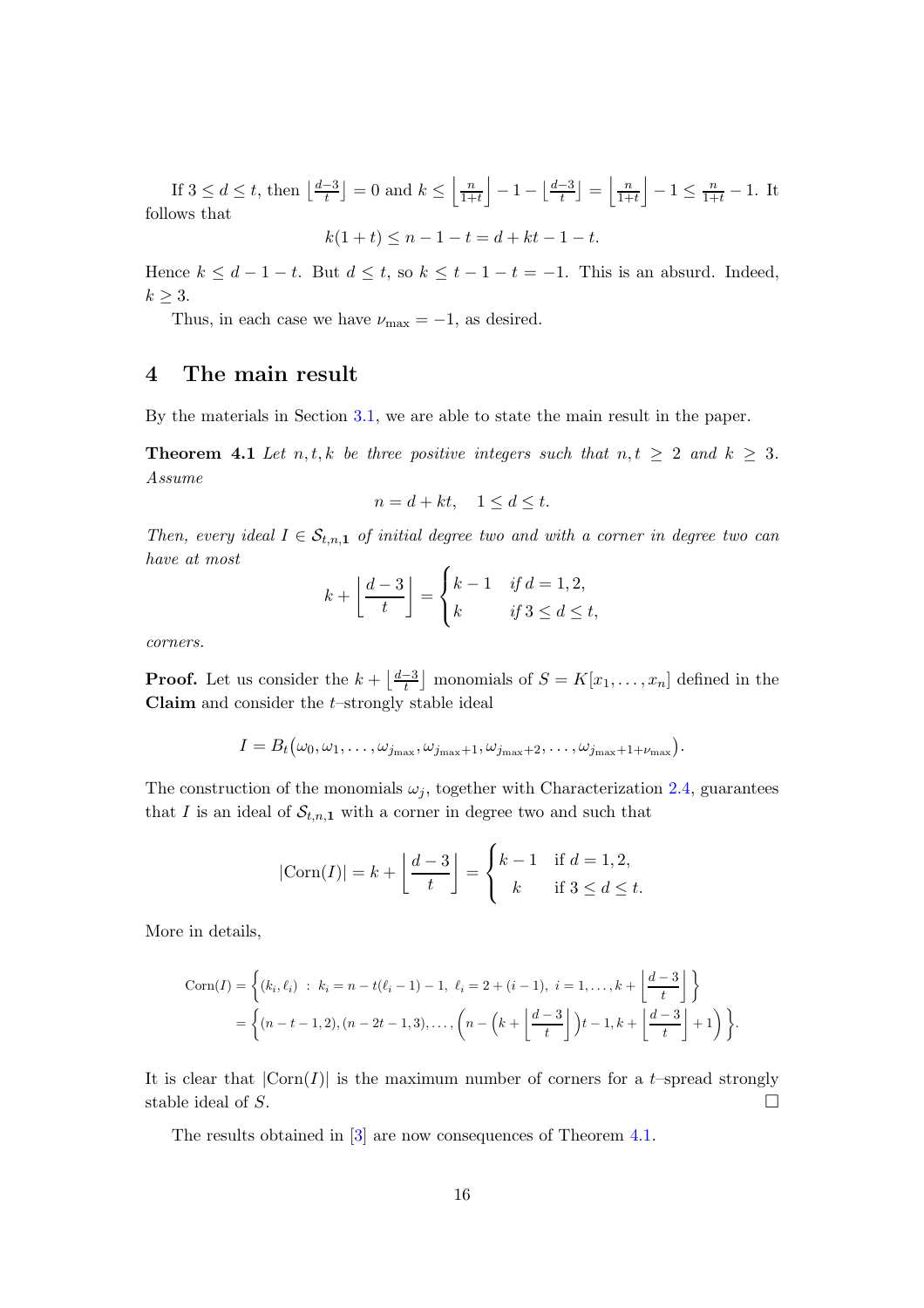Corollary 4.2 ([\[3,](#page-22-1) Theorem 2]) Let  $n \geq 11$  be odd. A 2-spread strongly stable ideal I *of* S *of initial degree two and with a corner in degree two can have at most*  $\frac{n-3}{2}$ *corners.*

**Proof.** It is sufficient to write  $n = d + kt = 1 + 2k$ , with  $d = 1, t = 2$  and  $k \ge 5$ .  $\Box$ 

**Corollary 4.3** ([\[3,](#page-22-1) Theorem 4]). Let  $n \geq 14$  be even. A 2-spread strongly stable ideal I *of* S *of initial degree two and with a corner in degree two can have at most*  $\frac{n-4}{2}$ *corners.*

**Proof.** It is sufficient to write  $n = d + kt = 2 + 2k$ , with  $d = 2, t = 2$  and  $k \ge 6$ .  $\Box$ 

From Characterization [2.4](#page-3-1) and Theorem [4.1,](#page-15-1) next result follows.

<span id="page-16-1"></span>**Theorem 4.4** Let  $n = d + kt$  be a positive integer, with  $t \geq 2$ ,  $1 \leq d \leq t$  and  $k \geq 3$ . *Set*  $\ell_1 = 2$ *. Given*  $r = k + \left\lfloor \frac{d-3}{t} \right\rfloor$  pairs of positive integers

<span id="page-16-0"></span>
$$
(k_1, \ell_1), \ (k_2, \ell_2), \ \ldots, \ (k_r, \ell_r), \tag{5}
$$

 $with 1 \leq k_r < k_{r-1} < \cdots < k_1 \leq n-t-1 \text{ and } 2 = \ell_1 < \ell_2 < \cdots < \ell_r \leq k + \left\lfloor \frac{d-3}{t} \right\rfloor + 1,$ *then there exists a t–spread strongly stable ideal of*  $S = K[x_1, \ldots, x_n]$  *of initial degree*  $\ell_1 = 2$  *and with the pairs in* [\(5\)](#page-16-0) *as corners if and only if*  $k_j + t(\ell_j - 1) + 1 = n$ , for all  $j = 1, \ldots, k + \left\lfloor \frac{d-3}{t} \right\rfloor.$ 

We finish this Section with an example which illustrates our methods.

**Example 4.5** Let  $n = 14$  and  $t = 3$ , we can write  $n = 2 + 4t$ . We determine  $j_{\text{max}}$  and  $\nu_{\text{max}}$ .

$$
j_{\max} = \left\lfloor \frac{n}{1+t} \right\rfloor - 1 = \left\lfloor \frac{14}{4} \right\rfloor - 1 = 2,
$$
  

$$
\nu_{\max} = \left\lfloor \frac{d-3}{t} \right\rfloor + k - 2 - j_{\max} = -1.
$$

Since  $\nu_{\text{max}} = -1$ , then the critic monomial does not exist. Setting,  $\omega_0 = x_1 x_n = x_1 x_{14}$ , then, we have two *forward monomials*

$$
\omega_1 = \underline{x_2} \underline{x_5} x_{14},
$$
  

$$
\omega_2 = x_2 \underline{x_6} \underline{x_9} x_{14}.
$$

Hence

$$
I = B_3(x_1x_{14}, x_2x_4x_{14}, x_2x_5x_7x_{14})
$$
  
=  $(x_1x_4, x_1x_5, x_1x_6, x_1x_7, x_1x_8, x_1x_9, x_1x_{10}, x_1x_{11}, x_1x_{12}, x_1x_{13}, x_1x_{14}, x_2x_5x_8, x_2x_5x_9, x_2x_5x_{10}, x_2x_5x_{11}, x_2x_5x_{12}, x_2x_5x_{13}, x_2x_5x_{14}, x_2x_6x_9x_{12}, x_2x_6x_9x_{13}, x_2x_6x_9x_{14})$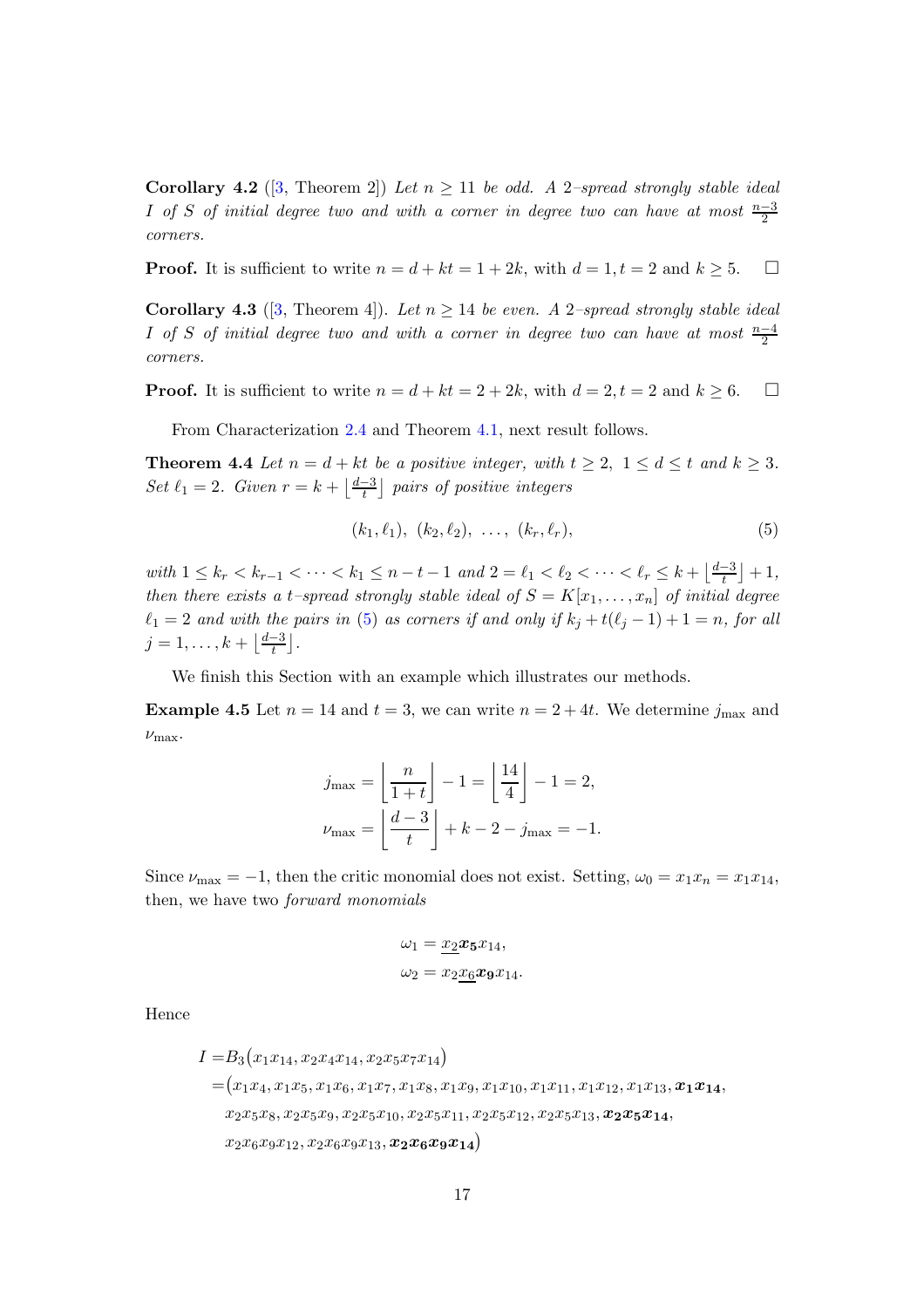is the 3–spread strongly stable ideal we are looking for. The highlithed monomials are the 3–spread Borel generators of  $I$ . The Betti diagram of  $I$  is

|  |  |  | 0 1 2 3 4 5 6 7 8 9 10                    |  |  |  |
|--|--|--|-------------------------------------------|--|--|--|
|  |  |  | 2 : 11 55 165 330 462 462 330 165 55 11 1 |  |  |  |
|  |  |  | $3:7285670562881---$                      |  |  |  |
|  |  |  | 4 : 3 9 10 5 1 - - - - - - -              |  |  |  |

## <span id="page-17-0"></span>5 The general initial degree case

Theorem [4.1](#page-15-1) gives the maximal number of corners allowed for a  $t$ -spread strongly stable ideal whenever the initial degree of the ideal is two.

Nevertheless, it is worthy to see how this number changes with respect to the initial degree of the given t–spread strongly stable ideal I.

In this Section, if I is t–spread strongly stable ideal, we focus on indegI =  $\ell_1 \geq 3$ pointing out the differences with the case  $\ell_1 = 2$  (Theorem [4.1\)](#page-15-1).

<span id="page-17-1"></span>**Theorem 5.1** Let  $n, t, k$  be three positive integers such that  $n, t \geq 2$  and  $k \geq 3$ . *Assume*

$$
n = d + kt, \quad 1 \le d \le t.
$$

*Then, every ideal*  $I \in S_{t,n,1}$  *of initial degree*  $\ell_1$ ,  $3 \leq \ell_1 \leq k + \lfloor \frac{d-2}{t} \rfloor + 1$ *, and with a corner in degree* ℓ<sup>1</sup> *can have at most*

$$
k + \left\lfloor \frac{d-2}{t} \right\rfloor - (\ell_1 - 2)
$$

*corners.*

**Proof.** The proof is very similar to that of Theorem [4.1.](#page-15-1) We prove the existence of a t–spread strongly stable ideal  $I \in \mathcal{S}_{t,n,1}$  of initial degree  $\ell_1$  generated in degrees  $\ell_1, \ell_1 + 1, \ldots, k + \left\lfloor \frac{d-2}{t} \right\rfloor - (\ell_1 - 2) + \ell_1 - 1 = k + \left\lfloor \frac{d-2}{t} \right\rfloor + 1$  and such that

$$
|\text{Corn}(I)| = k + \left\lfloor \frac{d-2}{t} \right\rfloor - (\ell_1 - 2).
$$

Firstly, we set  $\omega_0 = x_1 x_{1+t} \cdots x_{1+(l_1-2)t} x_n$  and  $G(I)_2 = B_t(\omega_0)$ .

We claim that for all  $j = 1, 2, ..., k + \lfloor \frac{d-2}{t} \rfloor + 1$ , there exist t-spread monomials  $\omega_1, \omega_2, \ldots, \omega_{k+\left\lfloor \frac{d-2}{t}\right\rfloor - (\ell_1-2)-1}$  such that

$$
\omega_j = \max_{>_{\text{slex}}} \left\{ u \in M_{n,j+\ell_1,t} : u \notin \bigcup_{i=0}^{j-1} \text{Shad}_t^{j-i}(B_t(\omega_i)) \text{ and } \max(u) = n \right\}.
$$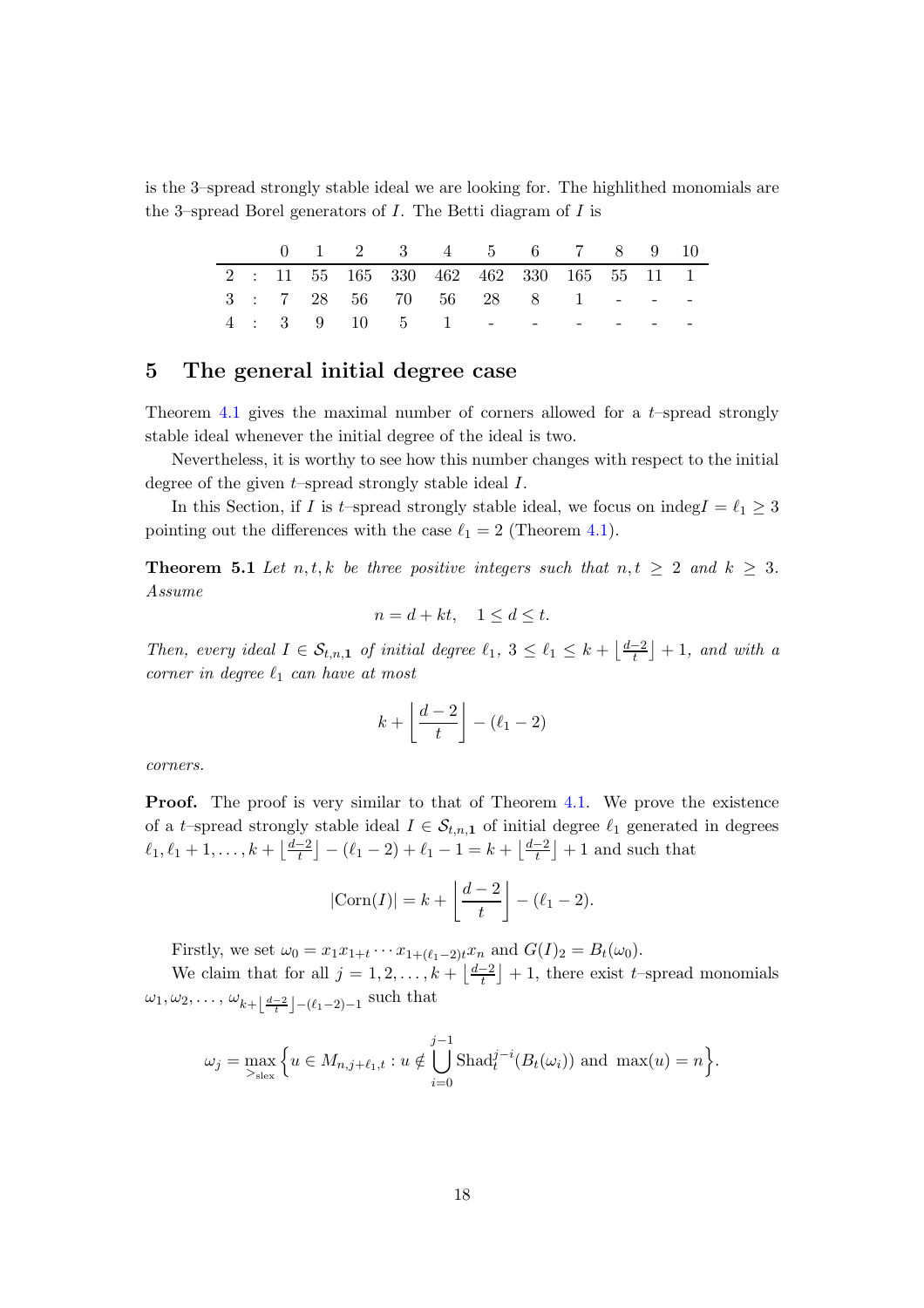Set

$$
\Omega_j := \Big\{ u \in M_{n,j+\ell_1,t} : u \notin \bigcup_{i=0}^{j-1} \text{Shad}_t^{j-i}(B_t(\omega_i)) \text{ and } \max(u) = n \Big\}.
$$

Let us consider the case  $k = 3$ .

If  $d = 1$ , then  $n = 1 + 3t$  and  $\ell_1 = 3$ . Then, we set  $\omega_0 = x_1 x_{1+t} x_{1+3t}$ . Since  $M_{1+3t,4,t} = \{x_1x_{1+t}x_{1+2t}x_{1+3t}\}$  and  $x_1x_{1+t}x_{1+2t}x_{1+3t} \in \text{Shad}_t(B_t(\omega_0))$ , we cannot construct  $\omega_1$  and, in such a case, a t-spread strongly stable ideal with  $\ell_1 = 3$  can have at most one corner.

If  $d \geq 2$ , then  $n = d + 3t$ .

In particular, if  $d = 2$ , then  $3 \leq \ell_1 \leq k + \lfloor \frac{d-3}{t} \rfloor + 1 = 3$ . Since  $\ell_1 = 3$ , we set  $\omega_0 = x_1 x_{1+t} x_{d+3t}$  and  $\omega_1 = x_1 x_{2+t} x_{2+2t} x_{d+3t}$ . Hence, we get two corners.

If  $d \geq 3$ , then  $k + \left\lfloor \frac{d-3}{t} \right\rfloor + 1 = 4$  and  $\ell_1 \in \{3, 4\}$ . If  $\ell_1 = 3$ , we set  $\omega_0 = x_1 x_{1+t} x_{d+3t}$ , and  $\omega_1 = x_1 x_{2+t} x_{2+2t} x_{d+3t}$ . Since  $|M_{n,5,t}| = \binom{d+4-t}{5}$  $\binom{4-t}{5} = 0$ , we cannot construct  $\omega_2$  and we can have at most two corners. If  $\ell_1 = 4$ , setting  $\omega_0 = x_1x_{1+t}x_{1+2t}x_{d+3t}$ , since  $M_{n,5,t} = \emptyset$ , we can have at most one corner.

Let  $k \geq 4$ . For  $j \geq 1$ , we consider the monomials

<span id="page-18-0"></span>
$$
\omega_j := x_1 x_{1+t} \cdots x_{1+(\ell_1-3)t} \left( \prod_{i=0}^{j-1} x_{2+i+(\ell_1-2+i)t} \right) x_{(j+1)+(\ell_1-2+j)t} x_{d+kt}
$$
\n
$$
= x_1 x_{1+t} \cdots x_{1+(\ell_1-3)t} x_{2+(\ell_1-2)t} \cdots x_{(j+1)+(\ell_1-2+j)t} x_{d+kt}.
$$
\n(6)

The monomials  $\omega_j$  are t–spread as long as j is such that  $(j+1)+(\ell_1-2+j)t \leq n-t$ . We determine the greatest such an integer. We have

$$
j_{\max} = \max \{ j : (j+1) + (\ell_1 - 2 + j)t \le n - t \}.
$$

Proceeding as in the initial degree two case, we have that

$$
j_{\max} = \left\lfloor \frac{n - (\ell_1 - 2)t}{1 + t} \right\rfloor - 1,
$$

and  $\omega_j = \max \Omega_j$ , for all  $j = 1, \ldots, j_{\text{max}}$ . Now, let

$$
\omega_{j_{\max}} = x_{i_1} x_{i_2} \cdots x_{i_{(j_{\max}+\ell_1)}}
$$
  
=  $x_1 x_{1+t} \cdots x_{1+(\ell_1-3)t} \left( \prod_{i=0}^{j_{\max}-1} x_{2+i+(\ell_1-2+i)t} \right) x_{(j_{\max}+1)+(\ell_1-2+j_{\max})t} x_{d+kt}.$ 

We have

$$
d + kt - [(j_{\max} + 1) + (\ell_1 - 2 + j_{\max})t] = n - [(j_{\max} + 1) + (\ell_1 - 2 + j_{\max})t] \le 2t
$$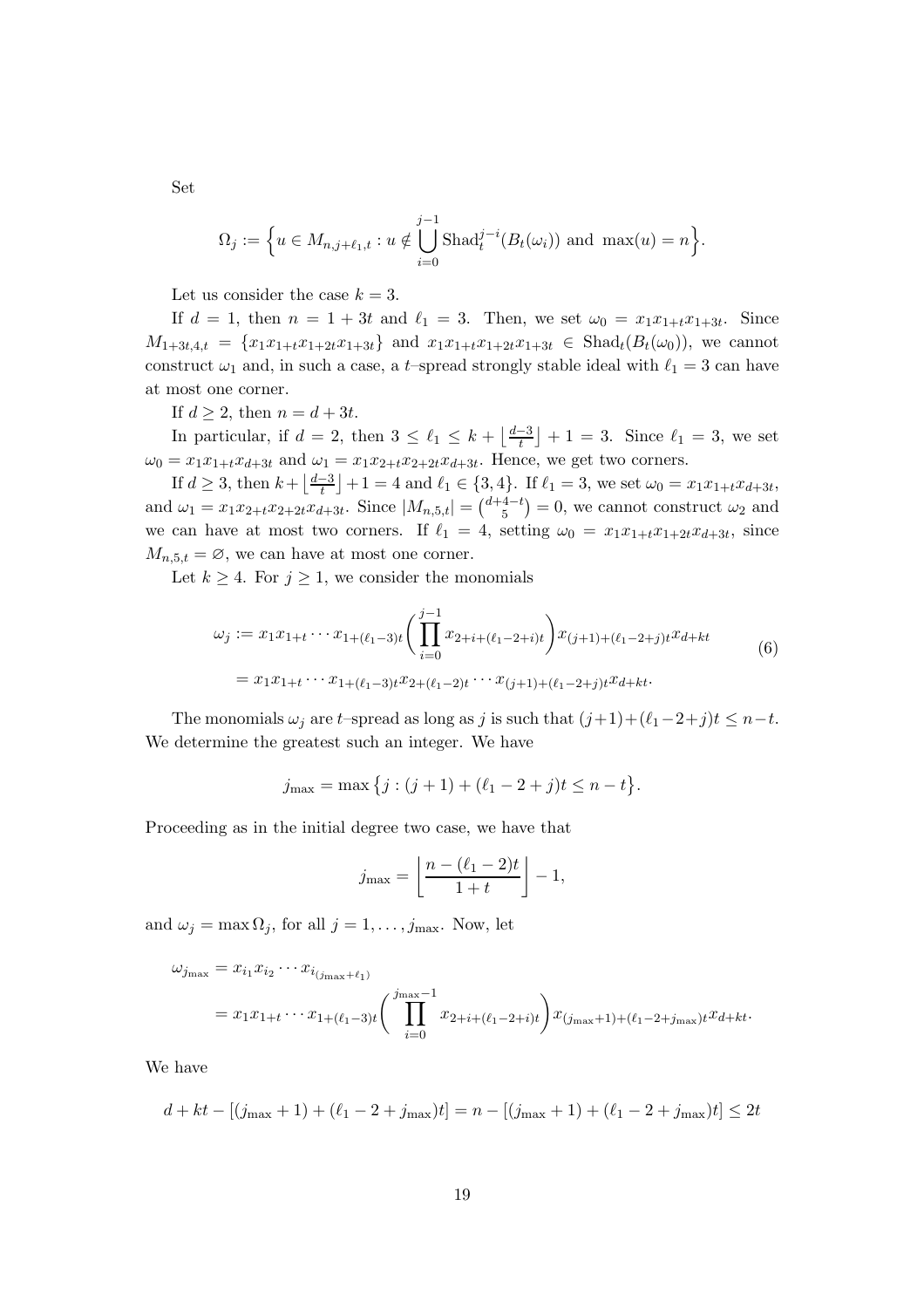and

$$
s = 2t - \left[ n - \left[ (j_{\text{max}} + 1) + (\ell_1 - 2 + j_{\text{max}})t \right] \right]
$$
  
= 2t - n + j\_{\text{max}}(1 + t) + 1 + (\ell\_1 - 2)t.

Hence, it follows that

$$
i_{(j_{\max}+\ell_1-3-s)}+1=2+j_{\max}-2-s+(\ell_1-2+j_{\max}-2-s)t+1=d+(k-4-s)t.
$$

Now, we distinguish two cases:  $j_{\text{max}} + \ell_1 - 3 - s \ge \ell_1 - 2$ ,  $j_{\text{max}} + \ell_1 - 3 - s < \ell_1 - 2$ . Let  $j_{\text{max}} + \ell_1 - 3 - s \ge \ell_1 - 2$ . As in Theorem [4.1,](#page-15-1)

<span id="page-19-0"></span>
$$
\max \Omega_{j_{\max}+1} = \omega_{j_{\max}+1} = x_{i_1} x_{i_2} \cdots x_{i_{(j_{\max}+\ell_1-4-s)}} \left( \prod_{i=k-4-s}^{k} x_{d+it} \right). \tag{7}
$$

Observe that  $i_{\ell_1-2} = 1 + (\ell_1 - 3)t$  and  $i_{\ell_1-1} = 2 + (\ell_1 - 2)t$ . Since

$$
i_{m+1} - i_m = \begin{cases} t, & \text{for } m = 1, \dots, \ell_1 - 3, \\ t + 1, & \text{for } m = \ell_1 - 2, \dots, j_{\text{max}} + \ell_1 - 5 - s, \end{cases}
$$

then

$$
\max \Omega_{j_{\max}+2} = \omega_{j_{\max}+2} = x_{i_1} x_{i_2} \cdots x_{i_{(j_{\max}+\ell_1-4-s-t)}} \left( \prod_{i=k-4-s-t-1}^{k} x_{d+it} \right).
$$

Finally, we can construct the monomials

$$
\omega_{j_{\max}+1+\nu} = x_{i_1} x_{i_2} \cdots x_{i_{(j_{\max}+\ell_1-4-s-\nu t)}} \bigg( \prod_{i=k-4-s-\nu(1+t)}^k x_{d+it} \bigg),
$$

as long as  $i_{(j_{\text{max}}+\ell_1-3-s-\nu t)} \geq i_{\ell_1-2}, i.e. j_{\text{max}}+\ell_1-3-s-\nu t \geq \ell_1-2, i.e. j_{\text{max}}-1$  $s - \nu t \geq 0$ . Now, let us determine

$$
\nu_{\max} = \max \big\{ \nu : j_{\max} - 1 - s - \nu t \ge 0 \big\}.
$$

If  $\nu$  is such that  $j_{\text{max}} - 1 - s - \nu t \geq 0$ , then  $\nu t \leq j_{\text{max}} - 1 - s$ . Hence

$$
\nu t \le j_{\max} - 1 - s = j_{\max} - 1 - 2t + n - j_{\max}(1 + t) - 1 - (\ell_1 - 2)t
$$
  
=  $j_{\max} - 1 - 2t + d + kt - j_{\max} - j_{\max}t - 1 - (\ell_1 - 2)t$   
=  $d - 2 + (k - 2 - j_{\max} - (\ell_1 - 2))t$ .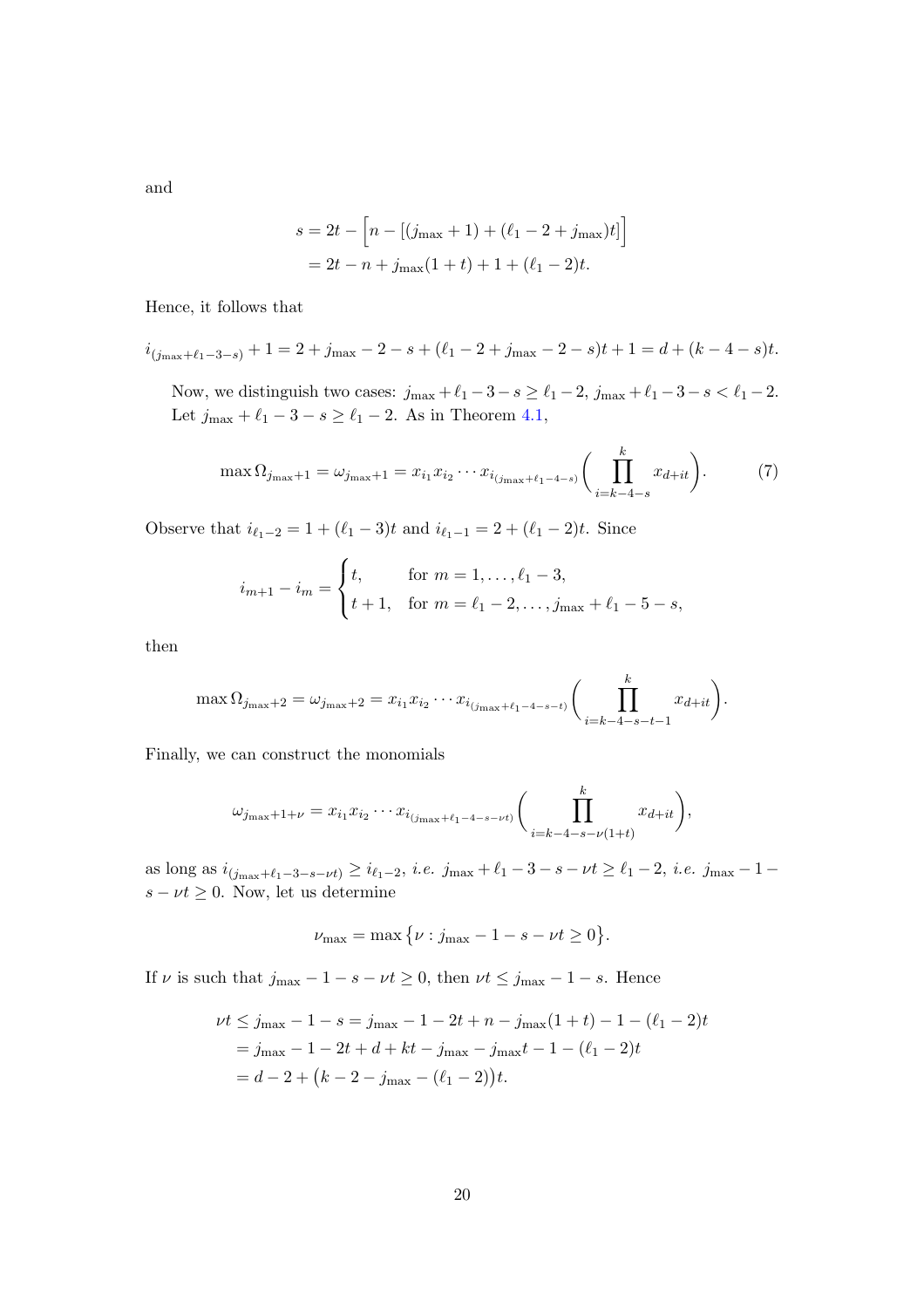We have

$$
\nu_{\max} = \left\lfloor \frac{d-2 + (k-2-j_{\max}-(\ell_1-2))t}{t} \right\rfloor = \left\lfloor \frac{d-2}{t} \right\rfloor + k - 2 - j_{\max} - (\ell_1-2),
$$

and we can construct further  $\nu_{\text{max}} t$ –spread monomials  $\omega_{j_{\text{max}}+2}, \ldots, \omega_{j_{\text{max}}+ \nu_{\text{max}}+1}$ .

Finally, we have constructed the  $1 + j_{\text{max}} + 1 + \nu_{\text{max}}$  monomials

 $\omega_0, \omega_1, \ldots, \omega_{j_{\text{max}}}, \omega_{j_{\text{max}}+1}, \omega_{j_{\text{max}}+2}, \ldots, \omega_{j_{\text{max}}+1+\nu_{\text{max}}}$ 

which satisfy our claim. Note that

$$
1 + j_{\max} + 1 + \nu_{\max} = 1 + j_{\max} + 1 + \left\lfloor \frac{d-2}{t} \right\rfloor + k - 2 - j_{\max} - (\ell_1 - 2)
$$

$$
= k + \left\lfloor \frac{d-2}{t} \right\rfloor - (\ell_1 - 2).
$$

As in the initial degree two case,  $\omega_{j_{\text{max}}+\nu_{\text{max}}+1}$  is the last monomial of the type required in the claim, that we can construct.

Now, suppose  $j_{\text{max}} + \ell_1 - 3 - s < \ell_1 - 2$ .

Again, using the same arguments as in in the initial degree two case, one can show that  $j_{\text{max}} \geq \left\lfloor \frac{d-2}{t} \right\rfloor + k - 1 - j_{\text{max}} - (\ell_1 - 2)$  and  $\nu_{\text{max}} \leq -1$  and that  $\nu_{\text{max}} = -1$ .

Hence, in such a case, we get  $j_{\text{max}} + 1$  monomials  $(\omega_0, \omega_1, \dots, \omega_{j_{\text{max}}})$ . Moreover,

$$
j_{\max} + 1 = j_{\max} + 1 + 1 + \nu_{\max} = k + \left\lfloor \frac{d-2}{t} \right\rfloor - (\ell_1 - 2).
$$

It is important to underline that in both cases we determine  $k + \left\lfloor \frac{d-2}{t} \right\rfloor - (\ell_1 - 2)$ monomials, also when the critic monomial  $\omega_{j_{\text{max}}+1}$  does not exist.

Setting

$$
I = B_t(\omega_0, \omega_1, \dots, \omega_{j_{\max}}, \omega_{j_{\max}+1}, \omega_{j_{\max}+2}, \dots, \omega_{j_{\max}+1+\nu_{\max}}),
$$

the existence of the monomials  $\omega_j$ , together with Characterization [2.4,](#page-3-1) guarantees that the ideal I is an ideal of  $S_{t,n,1}$  with a corner in degree  $\ell_1$  in S and such that

$$
|\text{Corn}(I)| = k + \left\lfloor \frac{d-2}{t} \right\rfloor - (\ell_1 - 2).
$$

The next result (analogous to Theorem [4.4\)](#page-16-1) covers the case  $t = 1$  in [\[2\]](#page-22-10) and the cases  $t \geq 2$  in this paper.

<span id="page-20-0"></span>**Theorem 5.2** Let  $n = d + kt$  be a positive integer, with  $t \geq 1, 1 \leq d \leq t$  and  $k \geq 4$ .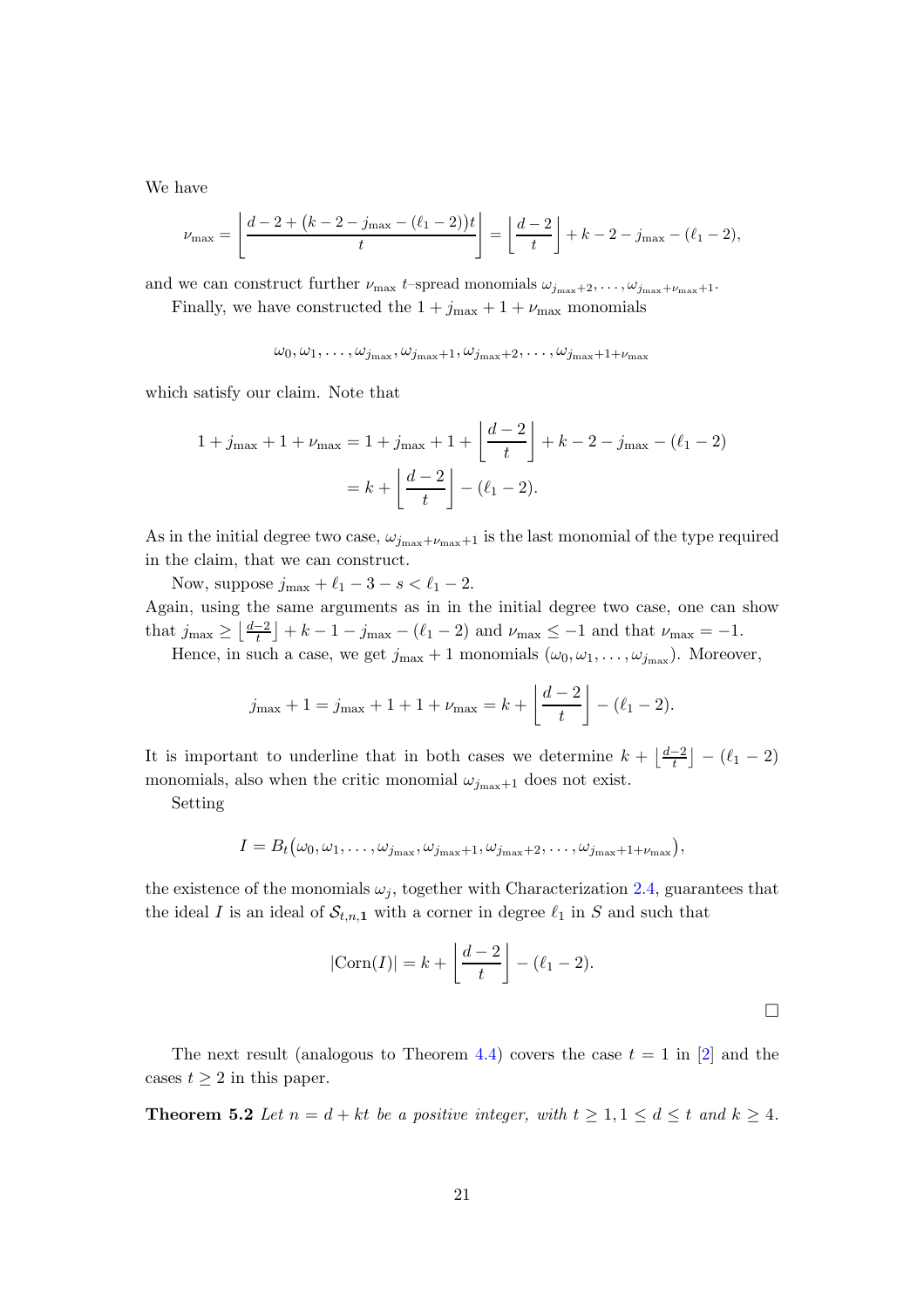Let  $1 \leq r \leq k + \left\lfloor \frac{d-3}{t} \right\rfloor$  be an integer. Given r pairs of positive integers

<span id="page-21-1"></span>
$$
(k_1, \ell_1), (k_2, \ell_2), \ldots, (k_r, \ell_r), \tag{8}
$$

 $with 1 \leq k_r < k_{r-1} < \cdots < k_1 \leq n-t-1 \text{ and } 2 \leq \ell_1 < \ell_2 < \cdots < \ell_r \leq k+\lfloor \frac{d-3}{t} \rfloor + 1,$ *then there exists a t–spread strongly stable ideal of*  $S = K[x_1, \ldots, x_n]$  *of initial degree*  $\ell_1$  *and with the pairs in* [\(8\)](#page-21-1) *as corners if and only if*  $k_j + t(\ell_j - 1) + 1 = n$ , for all  $j = 1, \ldots, r$ .

**Example 5.3** Let  $n = 138$  and  $t = 11$ , we can write  $n = 6 + 12t$ . Let  $\ell_1 = 5$ . We have:

$$
j_{\max} = \left\lfloor \frac{n - (\ell_1 - 2)t}{1 + t} \right\rfloor - 1 = \left\lfloor \frac{105}{12} \right\rfloor - 1 = 7,
$$
  

$$
\nu_{\max} = \left\lfloor \frac{d - 2}{t} \right\rfloor + k - 2 - j_{\max} - (\ell_1 - 2) = 0.
$$

Firstly, we set  $\omega_0 = x_1 x_{1+t} \cdots x_{1+(\ell_1-2)t} x_n = x_1 x_{12} x_{23} x_{34} x_{138}$ . Then we determine the  $j_{\text{max}} = 7$  monomials given by [\(6\)](#page-18-0). More precisely,

| $\omega_1 = x_1 x_{12} x_{23} x_{35} x_{46} x_{138},$               |                                                                                                                                                             |
|---------------------------------------------------------------------|-------------------------------------------------------------------------------------------------------------------------------------------------------------|
| $\omega_2 = x_1 x_{12} x_{23} x_{35} x_{47} x_{58} x_{138},$        | $\omega_5 = x_1 x_{12} x_{23} x_{35} x_{47} x_{59} x_{71} x_{83} x_{94} x_{138},$                                                                           |
| $\omega_3 = x_1 x_{12} x_{23} x_{35} x_{47} x_{59} x_{70} x_{138},$ | $\omega_6 = x_1 x_{12} x_{23} x_{35} x_{47} x_{59} x_{71} x_{83} x_{95} x_{106} x_{138},$                                                                   |
|                                                                     | $\omega_4 = x_1x_{12}x_{23}x_{35}x_{47}x_{59}x_{71}x_{82}x_{138}, \ \ \omega_7 = x_1x_{12}x_{23}x_{35}x_{47}x_{59}x_{71}x_{83}x_{95}x_{107}x_{118}x_{138}.$ |

Following Theorem [5.1,](#page-17-1) we consider the integer

$$
s = 2t - \left[ n - \left[ (j_{\text{max}} + 1) + (\ell_1 - 2 + j_{\text{max}})t \right] \right] = 22 - \left[ 138 - 118 \right] = 2.
$$

Since  $j_{\text{max}}+\ell_1-3-s \geq \ell_1-2$ , then  $\omega_{j_{\text{max}}+1}$  exists. Let  $\omega_{j_{\text{max}}} = \omega_7 = x_{i_1}x_{i_2}\cdots x_{i_{j_{\text{max}}+\ell_1}} =$  $x_{i_1}x_{i_2}\cdots x_{i_{12}}$ , then  $i_{(j_{\max}+\ell_1-3-s)}+1=i_{7+5-3-2}+1=i_7+1=72$  and  $\omega_{j_{\max}+1}=\omega_8$ is given by [\(7\)](#page-19-0), *i.e.*

$$
\omega_8 = x_{i_1} x_{i_2} \cdots x_{i_{(j_{\max}+\ell_1-4-s)}} \left( \prod_{i=k-4-s}^k x_{d+it} \right)
$$
  
=  $x_1 x_{12} x_{23} x_{35} x_{47} x_{59} \boxed{x_{72}} x_{83} x_{94} x_{105} x_{116} x_{127} x_{138}.$ 

This is the last monomial that we can determine, since  $\nu_{\text{max}} = 0$ . Finally,  $I =$  $B_{11}(\omega_0, \ldots, \omega_8)$  is the desired t–spread strongly stable ideal.

## <span id="page-21-0"></span>6 Conclusions and Perspectives

In this paper, following the approach used in  $[2]$  and  $[3]$ , we have discussed the extremal Betti numbers of  $t$ –spread strongly stable ideals and we have determined the maximal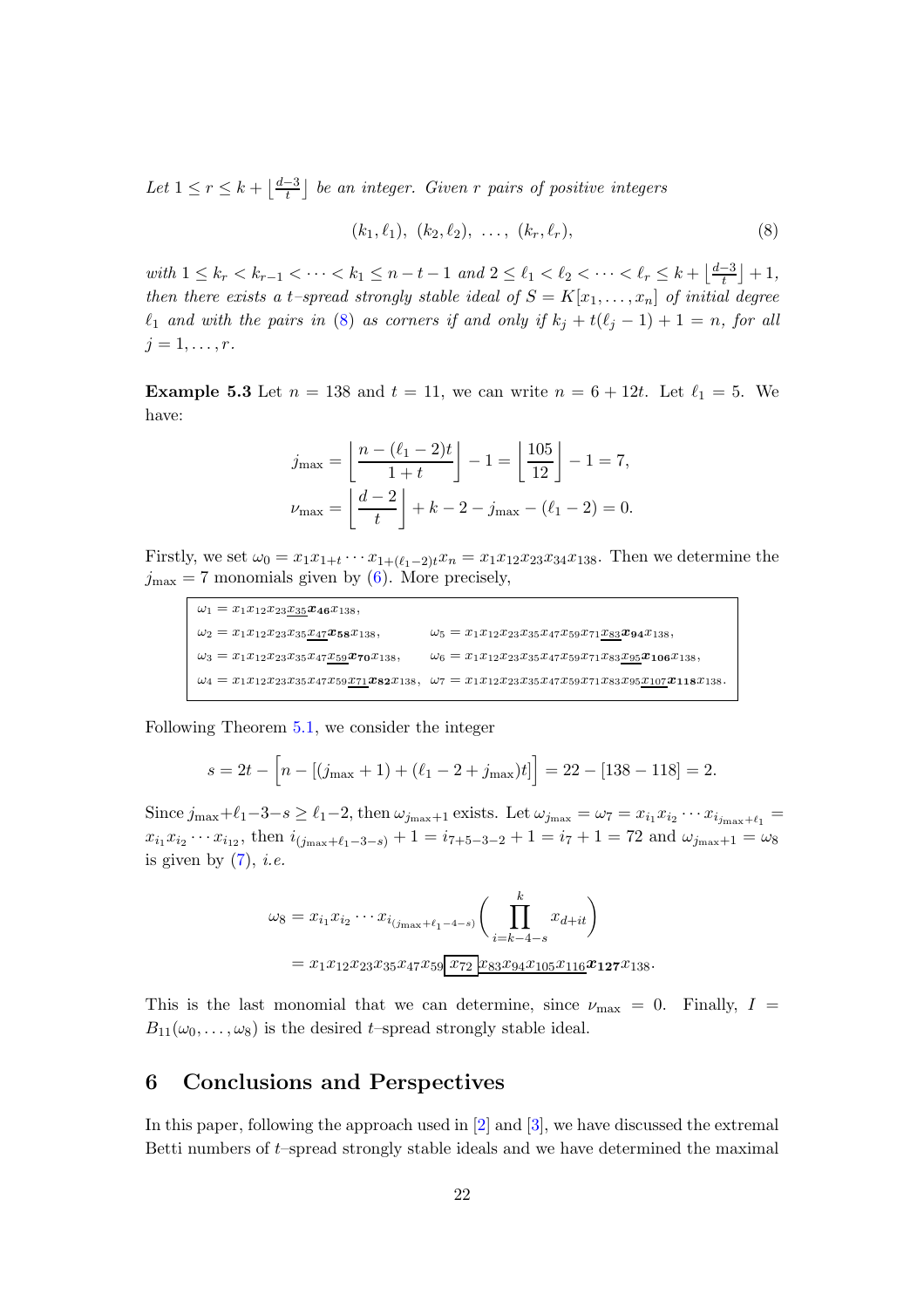number of admissible corners of a t–spread strongly stable ideal given its initial degree. As in  $[3]$ , it is important to "decompose" the integer n with respect to t. In a certain way, we have divided n by t forcing the rest of the division to lie in the set  $\{1, \ldots, t\}$ . In [\[2\]](#page-22-10), a numerical characterization of the possible extremal Betti numbers (values as well as positions) of the class of squarefree strongly stable ideals was given. Theorem [5.2](#page-20-0) characterizes the positions of the extremal Betti numbers of the class of  $t$ –spread strongly stable ideals in the Betti diagram. Nothing is known about the possible values of the extremal Betti numbers of such a class of ideals. This question is currently under investigation by the authors of this paper.

### <span id="page-22-9"></span>References

- [1] L. Amata, M. Crupi. Computation of graded ideals with given extremal Betti numbers in a polynomial ring. J. Symbolic Computation 93 (2019), 120–132.
- <span id="page-22-10"></span><span id="page-22-1"></span>[2] L. Amata, M. Crupi. On the extremal Betti numbers of squarefree monomial ideals. IEJA, to appear
- [3] L. Amata, M. Crupi. Extremal Betti Numbers of t-Spread Strongly Stable Ideals. Mathematics 7 (2019), 695.
- <span id="page-22-3"></span><span id="page-22-2"></span>[4] C. Andrei, V. Ene, B. Lajmiri. Powers of t-spread principal Borel ideals. Archiv der Mathematik (2018), 1–11.
- <span id="page-22-12"></span>[5] C. Andrei-Ciobanu, Kruskal–Katona Theorem for t–spread strongly stable ideals. Bull. Math. Soc. Sci. Math. Roum. 2019, 62, 107–122.
- <span id="page-22-5"></span>[6] A. Aramova, J. Herzog, T. Hibi. Squarefree lexsegment ideals. Math.Z. 228 (1998), 353– 378.
- [7] D. Bayer, H. Charalambous, S. Popescu. Extremal Betti numbers and Applications to Monomial Ideals. J. Algebra 221 (1999), 497–512.
- <span id="page-22-7"></span><span id="page-22-6"></span>[8] M. Crupi. Extremal Betti numbers of graded modules, J. Pure Appl. Algebra 220, (2016), 2277–2288.
- [9] M. Crupi. Computing general strongly stable modules with given extremal Betti numbers. J. Com.Alg., 12(1) (2020), 53–70
- <span id="page-22-8"></span>[10] M. Crupi, C. Ferrò. Squarefree monomial modules and extremal Betti numbers, Algebra Colloq. 23(3) (2016), 519-530.
- <span id="page-22-13"></span><span id="page-22-4"></span>[11] R. Dinu. Gorenstein T -spread Veronese algebras, Osaka J. Math., 57(4) (2020), 935–947.
- [12] S. Eliahou, M. Kervaire. Minimal resolutions of some monomial ideals, J. Algebra, 129 (1990), 1–25.
- <span id="page-22-0"></span>[13] V. Ene, J. Herzog, A. A. Qureshi. t-spread strongly stable monomial ideals. Com. Algebra,  $47(12)(2019)$ .
- <span id="page-22-11"></span>[14] D. R. Grayson, M. E. Stillman, *Macaulay2, a software system for research in algebraic geometry*. Available at <http://www.math.uiuc.edu/Macaulay2>.